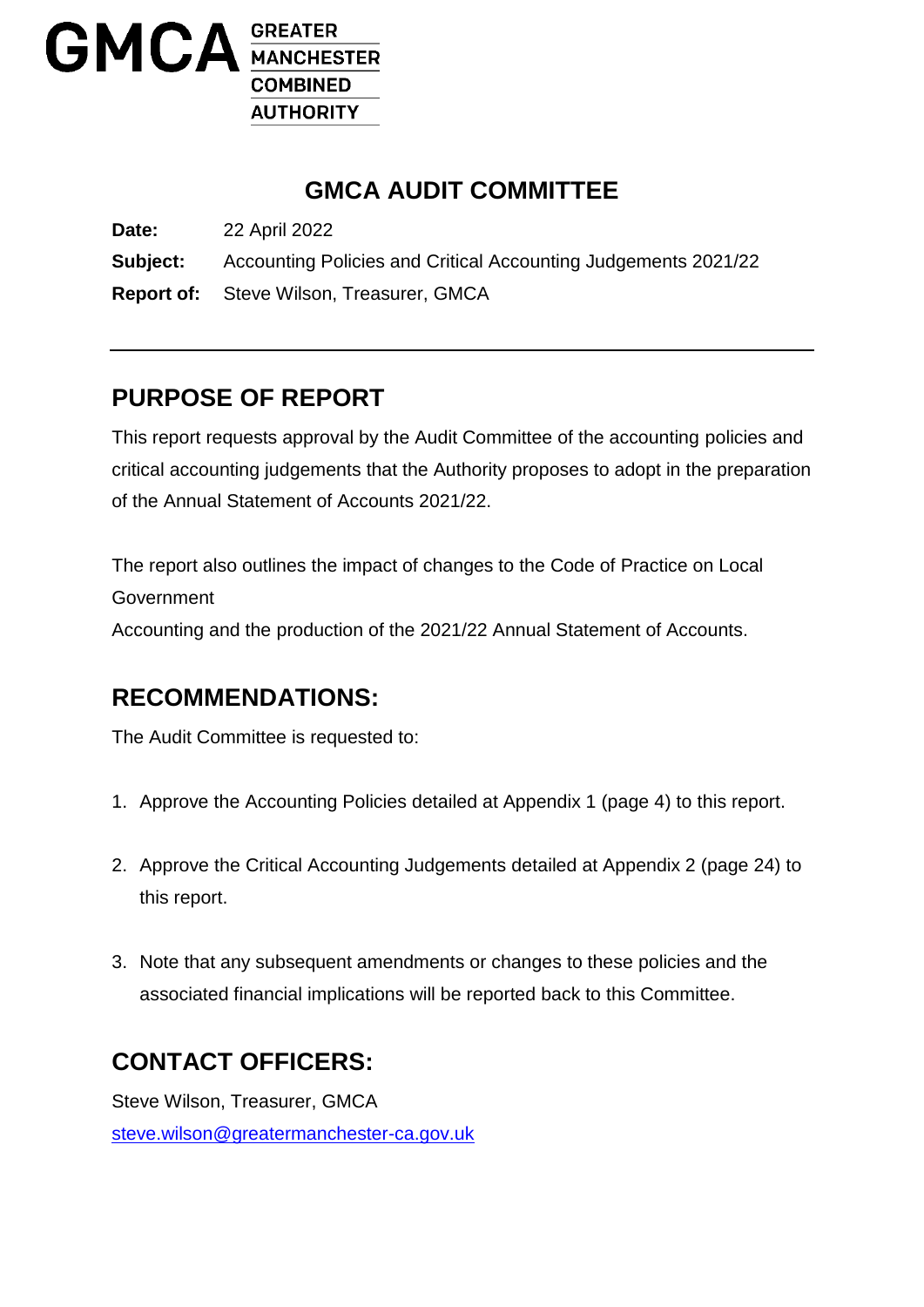# **FINANCIAL CONSEQUENCES**

There are no direct financial implications arising from this report.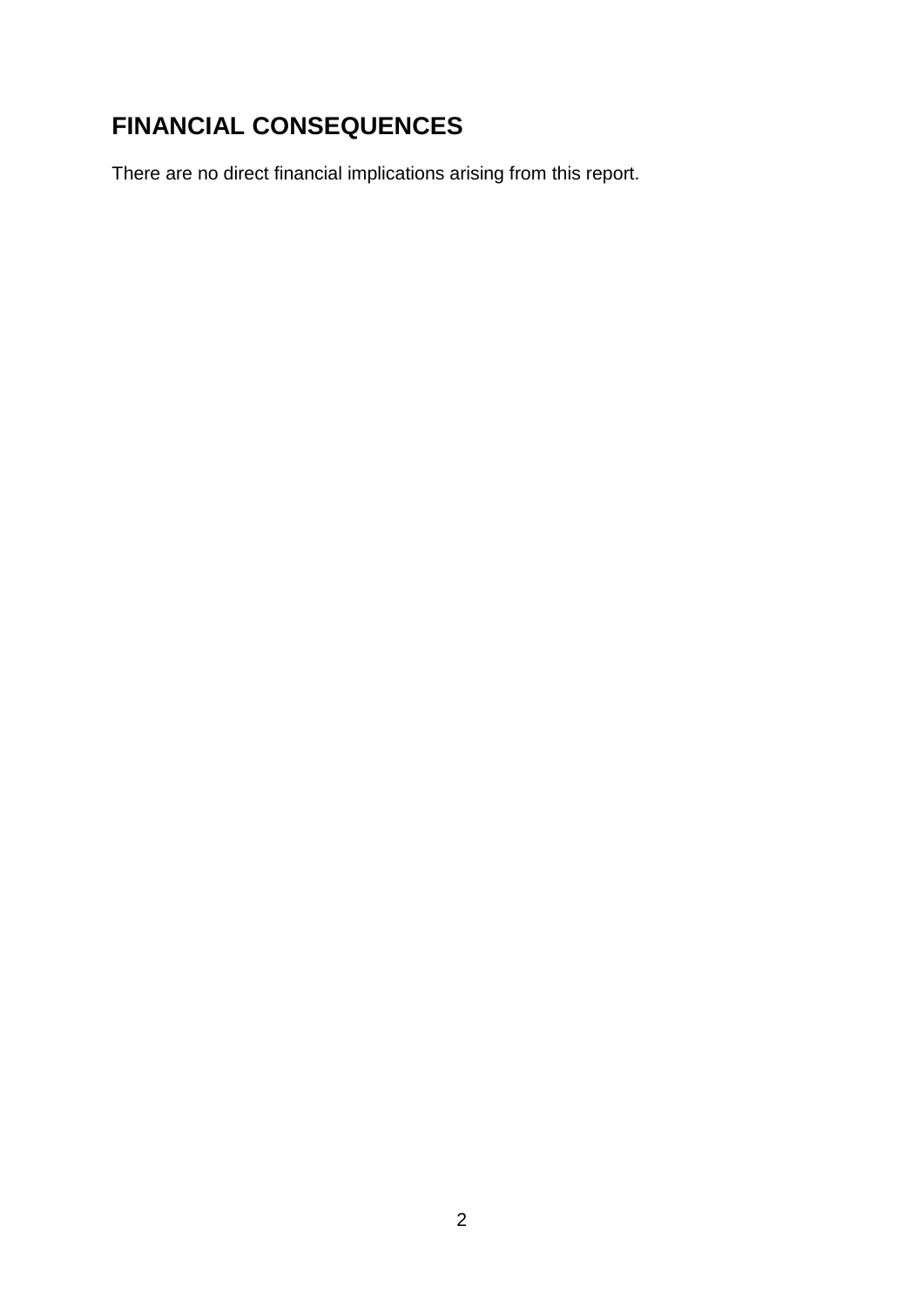# **1. INTRODUCTION**

- 1.1 The Accounting Policies adopted by the Authority determine the accounting treatment that is applied to transactions during the financial year and in the preparation of the Annual Statement of Accounts. They determine the specific principles, bases, conventions, rules, and practices that will be applied by the Authority in preparing and presenting its financial statements. The accounting policies themselves are published within the Annual Statement of Accounts in accordance with International Financial Reporting Standards (IFRS) and International Accounting Standards (IAB), as adopted by the Chartered Institute of Public Finance and Accountancy's (CIPFA) Code of Practice on Local Authority Accounting ('the Code').
- 1.2 The approval of the accounting policies to be applied by the Authority demonstrates that due consideration is being given to which policies to adopt and apply and that those charged with corporate governance are informed of the policies that are being adopted, prior to the commencement of the preparation of the Annual Statement of Accounts.
- 1.3 As per the practice adopted in previous years, the Committee are requested to endorse the use of the policies underpinning the financial statements within the Annual Statement of Accounts.

# **2. UPDATES TO THE 2021/22 CODE OF PRACTICE ON LOCAL AUTHORITY ACCOUNTING**

- 2.1 The accounting policies are reviewed each year by officers to ensure all accounting policies previously approved are still relevant and are in accordance with the latest version of the Code of Practice and IFRS requirements. Any new requirements are added and any policies which are no longer relevant or have no material effect to the Statement of Accounts are removed.
- 2.2 The following international accounting standards (IAB's) have been amended by the Code of Practice in 2021/22: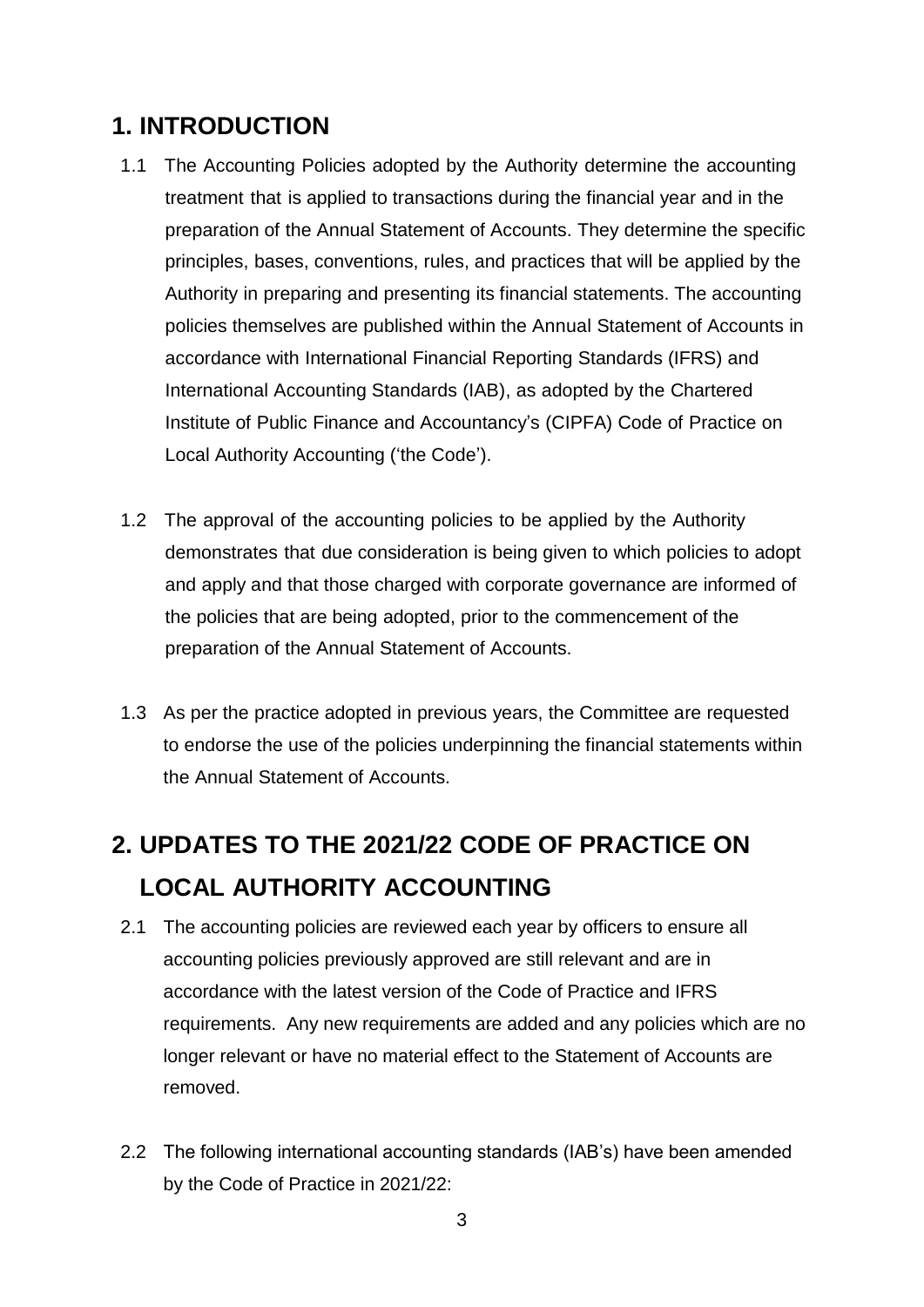- Definition of a Business: Amendments to IFRS 3.
- Interest Rate Benchmark Reform (Amendments to IFRS 9, IAS 39 and IFRS 7) issued in September 2019.
- Interest Rate Benchmark Reform Phase 2 (Amendments to IFRS 9, IAS 39, IFRS 7, IFRS 4 and IFRS 16) issued in August 2020.
- 2.3 The amendments make changes to the wording of existing accounting standards to add clarity to interpretation and understanding of the standards. They are not new accounting standards. They do not have any material effect and have not resulted in any changes to Authority's accounting policies.

# **3. LEASES (IFRS 16)**

- 3.1 The revised accounting standard IFRS 16 relates to the treatment of assets that are used under lease arrangements. The CIPFA/LASAAC Board had proposed to adopt the principles of IFRS 16 Leases in 2022/23, however as of 11 April 2022 this has been deferred until 2024/25, although early adoption will be permitted in either 2022/23 or 2023/24.
- 3.2 IFRS 16 will replace the existing leasing standard, IAS 17, and will introduce significant changes to the way the Authority accounts for leases. The most significant changes will be in respect of lessee accounting (where a body leases property or equipment from another entity). The existing distinction between operating and finance leases will be removed and instead, the new standard will require a right of use asset and an associated lease liability to be recognised on the lessee's Balance Sheet.
- 3.3 In order to meet the requirements of IFRS 16, work has already been undertaken to identify lease arrangements in place within the Authority and to source a software package to record and manage this information. The information gathered will be reviewed and updated during the 2022/23 financial year, and a decision made whether the Authority chooses to adopt IFRS 16 early or not.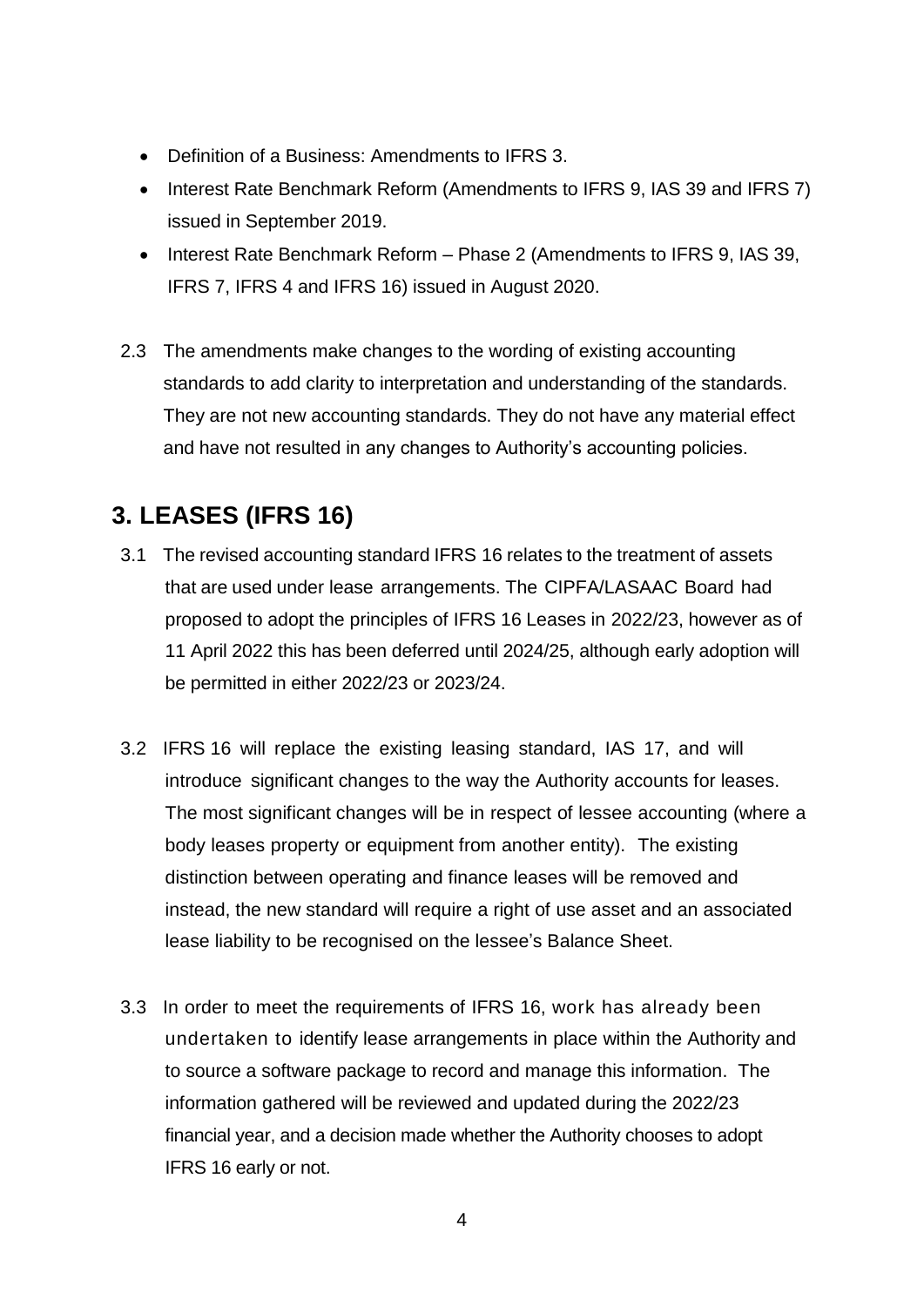#### Appendix 1

#### **1 Accounting Concepts and Policies**

#### **1.1. General Principles**

The Statement of Accounts summarises the Authority's transactions for the 2021/22 financial year and its position at the year-end of 31 March 2022. The Authority is required to prepare an annual Statement of Accounts by the Accounts and Audit Regulations 2015. These regulations require the Accounts to be prepared in accordance with proper accounting practices.

These practices primarily comprise the Code of Practice on Local Authority Accounting in the United Kingdom 2021/22, supported by International Financial Reporting Standards (IFRS) and statutory guidance issued under section 12 of the Local Government Act 2003.

The accounting convention adopted in the Statement of Accounts is principally historical cost, modified by the revaluation of certain categories of non-current assets and financial instruments.

#### **1.2. Accounting Concepts**

The accounts are prepared on a going concern basis. This assumes that the functions of the authority will continue in operational existence for the foreseeable future.

As a combined authority, the GMCA has to operate within its powers. The services provided by the GMCA include waste disposal functions, fire and rescue functions, police and crime commissioner, transport, economic development and regeneration. These services are funded by levies paid by the 10 Greater Manchester authorities, precepts collected by the 10 Greater Manchester authorities and grants provided by central government. The Authority does not anticipate that these levies, precepts or grants will cease in the foreseeable future given the statutory requirements placed on the GMCA to provide these services.

The group includes TfGM, which provides the transport network across Greater Manchester, and although transport related borrowing sits on the GMCA balance sheet, all the transport assets sit on TFGM's balance sheet. GMCA carries sufficient reserves in respect of each of its functions to provide resilience in the event of volatility in its various funding sources.

# **1.3. Accruals of Income and Expenditure**

Activity is accounted for in the year that it takes place, not simply when cash payments are made or received. In particular:

 Supplies are recorded as expenditure when they are consumed. Where there is a gap between the date supplies are received and their consumption they are carried as inventories on the Balance Sheet;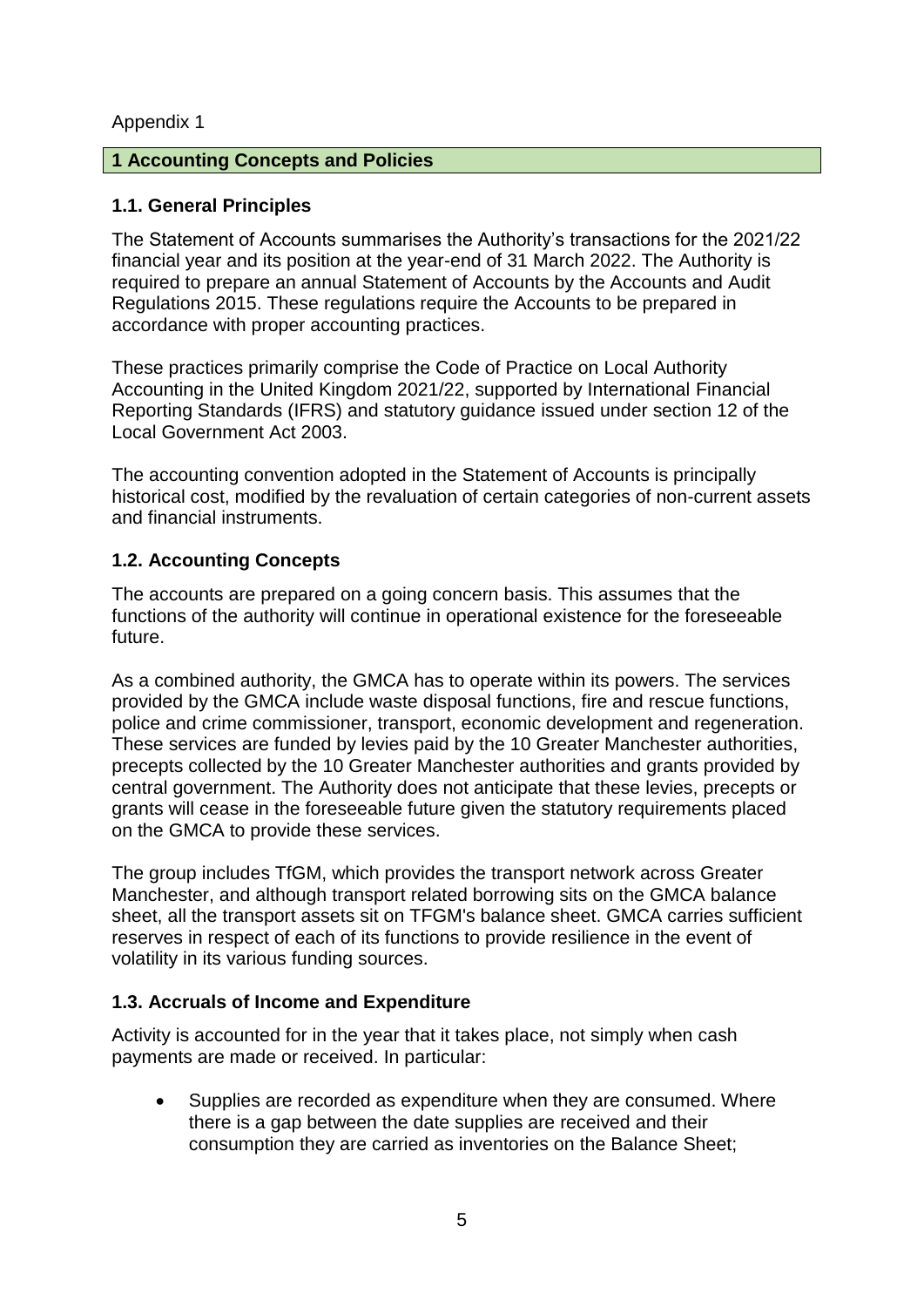- Expenses relating to services received (including services provided by employees) are recorded as expenditure when the services are received rather than when payments are made;
- Interest receivable on investments and payable on borrowings is accounted for respectively as income and expenditure on the basis of the effective interest rate for the relevant financial instrument rather than on the basis of the cash flows fixed or determined by the contract;
- Where revenue and expenditure have been recognised but cash has not been received or paid, a debtor or creditor for the relevant amount is recorded in the Balance sheet.

#### **1.4. Cash and Cash Equivalents**

Cash is represented by cash in hand and deposits with financial institutions and local authorities, repayable without penalty on notice of no more than 24 hours.

Cash equivalents are highly liquid investments that mature in no more than three months from the balance sheet date and that are readily convertible to known amounts of cash with insignificant risk of change in value.

In the Cash Flow Statement, cash and cash equivalents are shown net of bank overdrafts that are repayable on demand and form an integral part of the Authority's cash management.

#### **1.5. Prior Period Adjustments, Changes in Accounting Policies and Estimates and Errors**

Prior period adjustments may arise as a result of a change in accounting policies, or to correct a material error. Changes in accounting estimates are accounted for prospectively, in other words, in the current and future years affected by the change and do not give rise to a prior period adjustment.

Changes in accounting policies are only made when required by proper accounting practices or the change provides more reliable or relevant information about the effect of transactions, other events and conditions on the Authority's financial position or financial performance.

Where a change is made, it is applied retrospectively (unless stated otherwise) by adjusting opening balances and comparative amounts for the prior period as if the new policy had always been applied. If material errors are discovered in a prior period, figures are corrected retrospectively, by amending opening balances and comparative amounts for the prior period.

#### **1.6. Charges to Revenue for Non-Current Assets**

The Comprehensive Income and Expenditure Statement is debited with the following amounts to record the cost of holding non-current assets during the year:

Depreciation attributable to the assets used by the relevant service;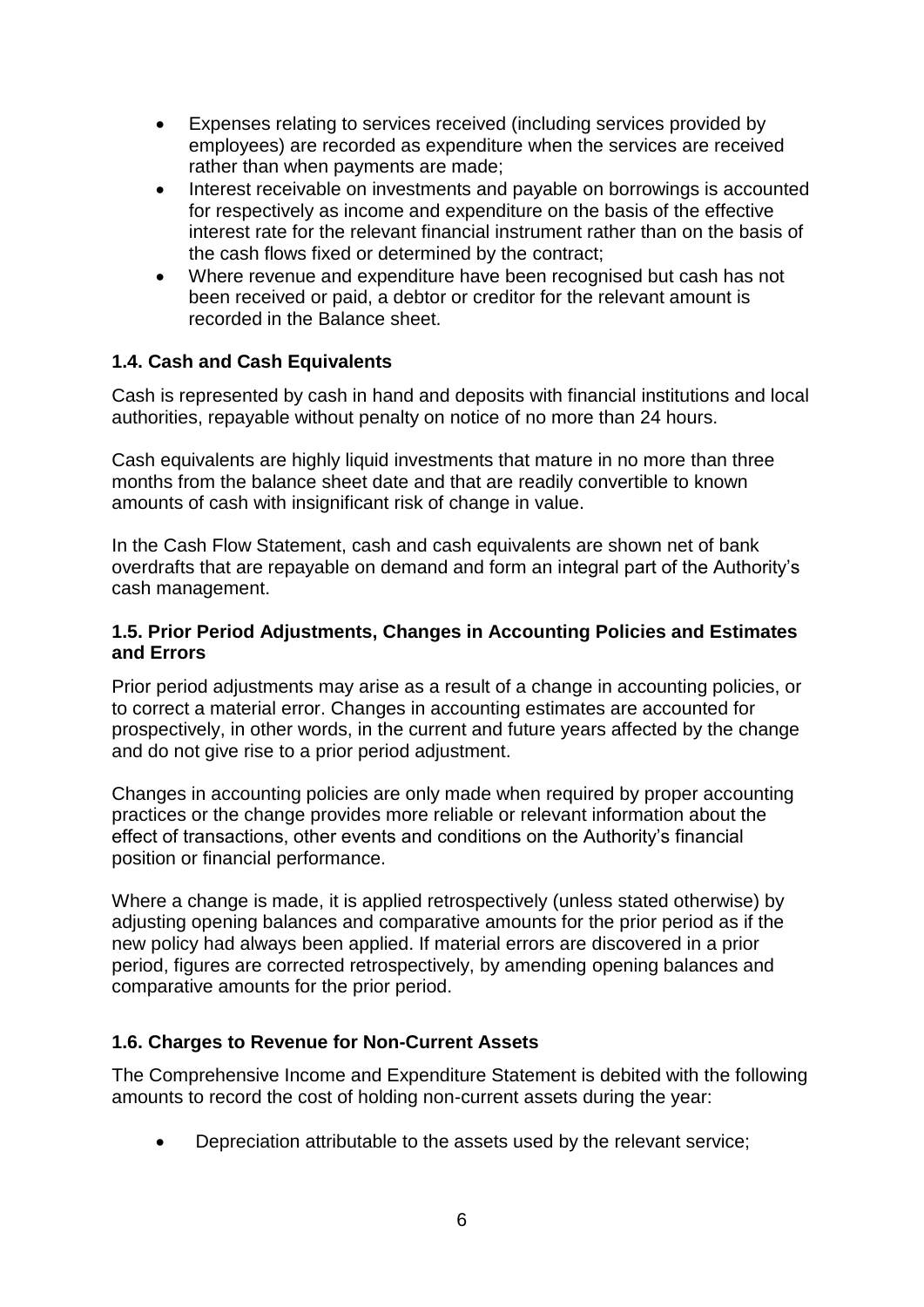- Revaluation and impairment losses on assets used by the service where there are no accumulated gains in the Revaluation Reserve against which the losses can be written off;
- Amortisation of intangible non-current assets attributable to the service.

The Authority is not required to raise precepts, levies or GM authority contributions to fund depreciation, revaluation and impairment losses or amortisations. However, it is required to make an annual contribution from revenue towards the reduction in its overall borrowing requirement equal to a minimum revenue provision (MRP) amount calculated on a prudent basis determined by the Authority in accordance with statutory guidance.

Depreciation, revaluation and impairment losses and amortisations are therefore replaced by the MRP contribution in the General Fund Balance, by way of an adjusting transaction with the Capital Adjustment Account in the Movement in Reserves Statement for the difference between the two.

# **1.7. Termination Benefits**

Termination benefits are amounts payable, as a result of a decision by the Authority, to terminate an Officer's employment or an Officer's decision to accept voluntary redundancy in exchange for those benefits and are charged on an accruals basis to the appropriate service in the Comprehensive Income and Expenditure Statement when the Authority is demonstrably committed to the termination of the employment of an Officer or group of Officers or making an offer to encourage voluntary redundancy.

Where termination benefits involve the enhancement of pensions, statutory provisions require the General Fund Balance to be charged with the amount payable by the Authority to the pension fund or pensioner in the year, not the amount calculated according to the relevant accounting standards. In the Movement in Reserves Statement, appropriations are made to and from the Pensions Reserve to remove the notional debits and credits for pension enhancement termination benefits and replace them with debits for the cash paid to the pension fund and pensioners and any such amounts payable but unpaid at the year-end.

# **1.8. Post-Employment Benefits – Pensions**

Employees of the Authority are divided between two separate pension schemes: The Firefighters' Pension Scheme for its uniformed firefighters and the Local Government Pension Scheme for all other staff.

In accordance with proper practices the Authority has fully complied with the International Accounting Standard IAS19 (Employee Benefits). All Pension schemes are classified as 'defined benefit' schemes under IAS19 and the accounting principles and their effect on the financial statements are explained below.

# **1.8.1. The Firefighters' Pension Scheme**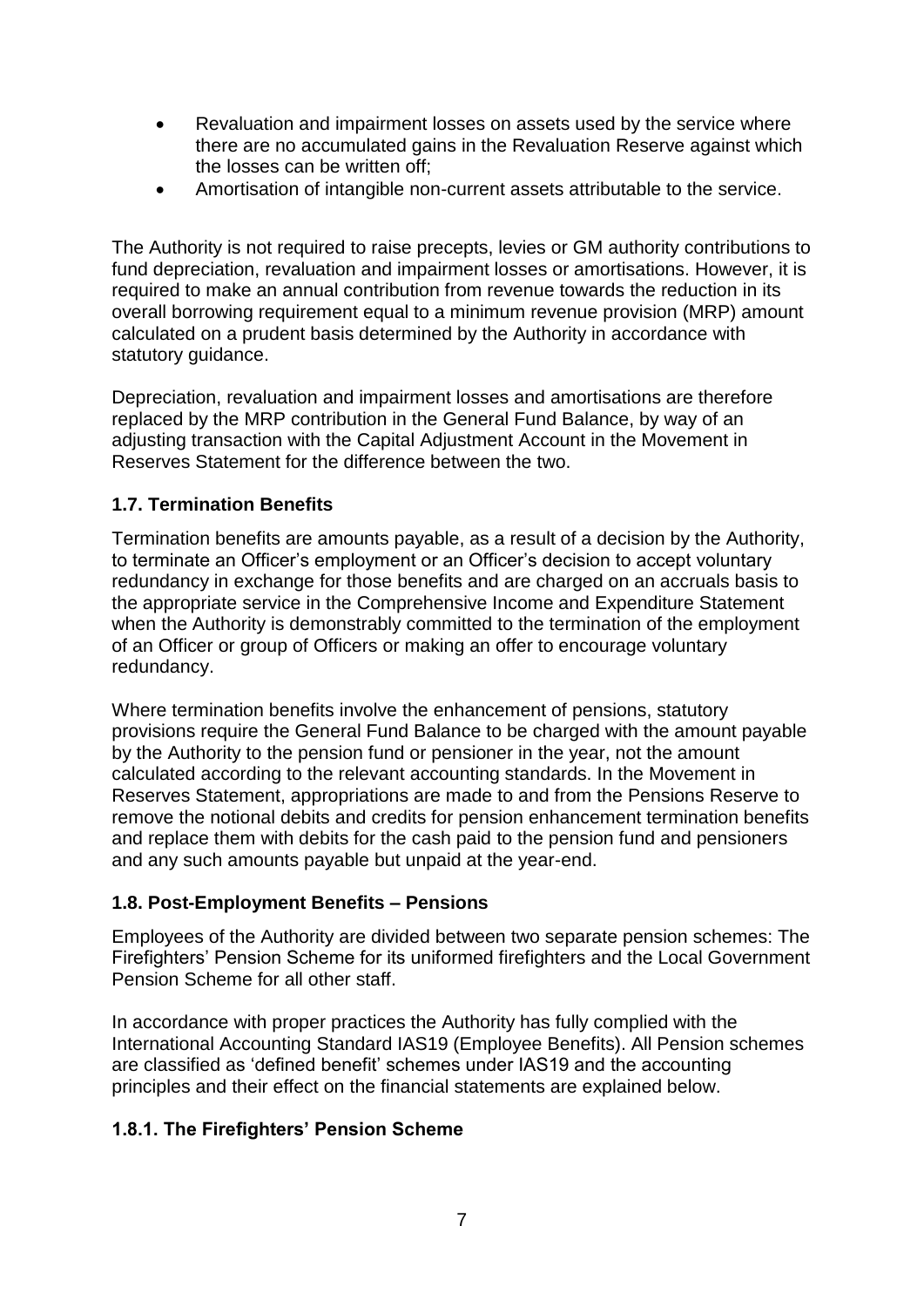This is a defined benefit scheme, the rules of which are set out in the Firefighters' Pension Regulations. The scheme is wholly unfunded. No investment assets have been built up to meet liabilities and cash has to be generated from employee and employer contributions to meet actual pension payments as they fall due.

The Combined Authority as an employer, and firefighters as members, pay pension contributions based on a percentage of pensionable pay into the Firefighters' Pension Fund Account. Pension benefits are paid out of the Pension Fund Account.

The amounts payable into and out of the Pension Fund Account are specified by regulations. Any surplus or deficit on the Pension Fund Account must be transferred to or from the Authority and ultimately repaid to or received from the Home Office.

Injury awards are not part of the pension scheme and are charged directly to the Comprehensive Income and Expenditure Statement. However, liabilities in respect of injury awards are disclosed as part of the overall pensions liability.

Other than references to assets, these schemes are accounted for in the same way as the Local Government Pension Scheme set out below.

#### **1.8.2. Local Government Pension Scheme**

The Local Government Pension Scheme is accounted for as a defined benefits scheme. Both employer and employees pay pension contributions based on a percentage of pensionable pay into the scheme.

- The liabilities of the Greater Manchester Pension Fund attributable to the authority are included in the balance sheet on an actuarial basis using the projected unit credit method – i.e. an assessment of the future payments that will be made in relation to retirement benefits earned to date by employees, based on assumptions about mortality rates, employee turnover rates, etc. and projected earnings for current employees
- Liabilities are discounted to their value at current prices, using a discount rate based on the rate of return on high quality corporate bonds constructed on the constituents of the iBoxx AA corporate bond index. The discount rate reflects the weighted average duration of the benefit obligation
- The assets of Greater Manchester Pension Fund attributable to the authority are included in the balance sheet at their fair value:
	- quoted securities current bid price
	- unquoted securities professional estimate
	- unitised securities current bid price
	- property market value.

#### **1.8.3. Net Pensions Liability**

The change in the net pensions liability is analysed into the following components:

#### **1.8.3.1. Service cost comprising:**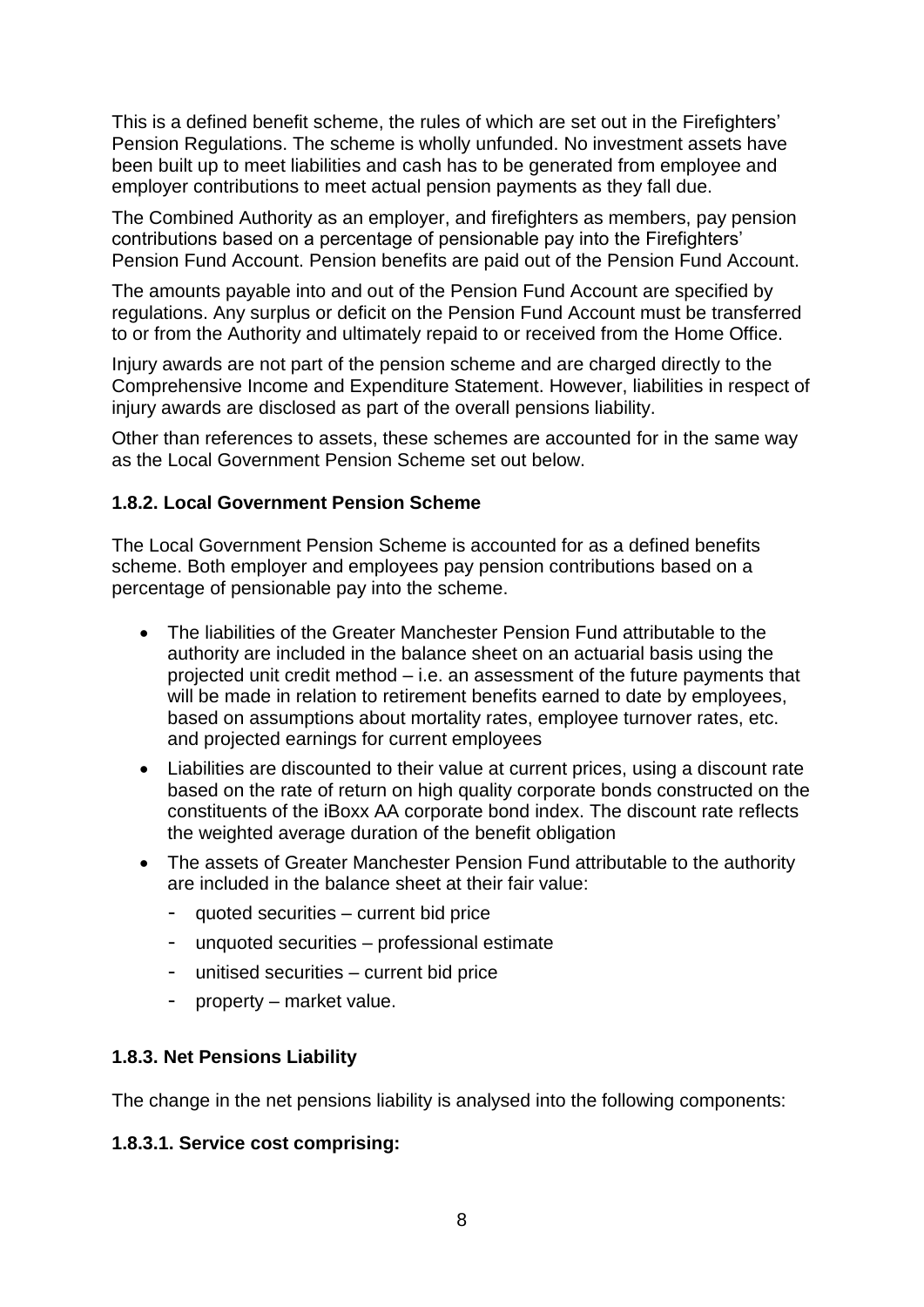- Current service cost the increase in liabilities as a result of years of service earned this year, allocated in the comprehensive income and expenditure statement to the services for which the employees worked;
- Past service cost the increase in liabilities as a result of a scheme amendment or curtailment whose effect relates to years of service earned in earlier years, debited to the surplus or deficit on the provision of services in the comprehensive income and expenditure statement; and
- Net interest on the net defined benefit liability, i.e. net interest expense for the authority, – the change during the period in the net defined benefit liability that arises from the passage of time charged to the financing and investment income and expenditure line of the comprehensive income and expenditure statement – this is calculated by applying the discount rate used to measure the defined benefit obligation at the beginning of the period to the net defined benefit liability at the beginning of the period – taking into account any changes in the net defined benefit liability during the period as a result of contribution and benefit payments.

#### **1.8.3.2. Remeasurements comprising:**

- Return on plan assets excluding amounts included in net interest on the net defined benefit liability – charged to the pensions reserve as other comprehensive income and expenditure;
- Actuarial gains and losses changes in the net pensions liability that arise because events have not coincided with assumptions made at the last actuarial valuation or because the actuaries have updated their assumptions – charged to the pensions reserve as other comprehensive income and expenditure; and
- Contributions paid to the Greater Manchester Pension Fund cash paid as employer's contributions to the pension fund in settlement of liabilities; not accounted for as an expense.

In relation to retirement benefits, statutory provisions require the general fund balance to be charged with the amount payable by the Authority to the pension fund or directly to pensioners in the year, not the amount calculated according to the relevant accounting standards. In the movement in reserves statement, this means that there are transfers to and from the pensions reserve to remove the notional debits and credits for retirement benefits and replace them with debits for the cash paid to the pension fund and pensioners and any such amounts payable but unpaid at the year-end. The negative balance that arises on the pensions reserve thereby measures the beneficial impact to the general fund of being required to account for retirement benefits on the basis of cash flows rather than as benefits are earned by employees.

#### **1.8.4. Discretionary benefits**

The authority also has restricted powers to make discretionary awards of retirement benefits in the event of early retirements. Any liabilities estimated to arise as a result of an award to any member of staff are accrued in the year of the decision to make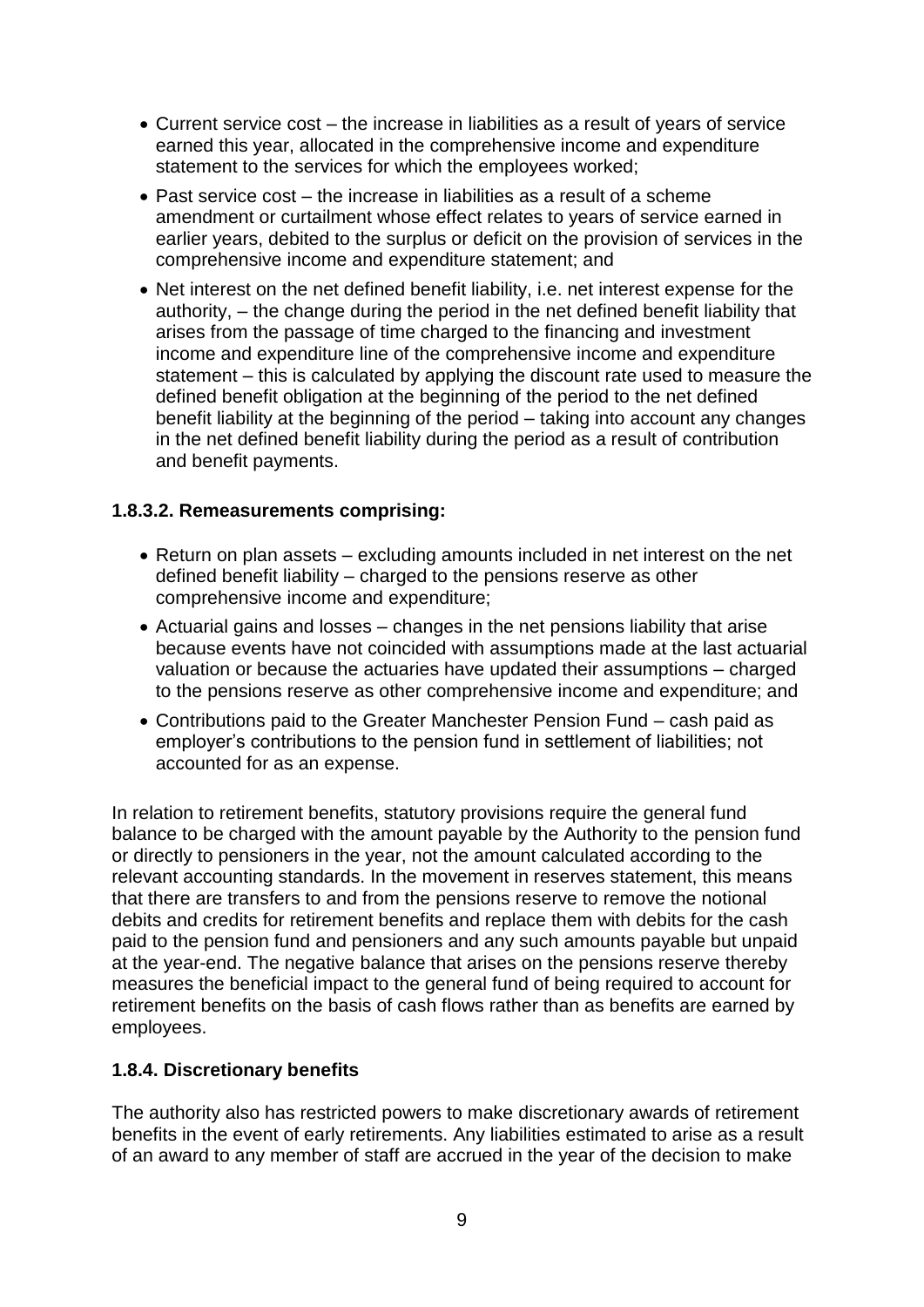the award and accounted for using the same policies as are applied to the Local Government Pension Scheme.

# **1.9. Property, Plant and Equipment and Assets under Construction**

Assets that have physical substance and are held for use in the production or supply of goods or services, for rental to others, or for administrative purposes and that are expected to be used during more than one financial year are classified as property, plant and equipment.

# **1.9.1. Recognition**

Expenditure on the acquisition, creation or enhancement of property, plant and equipment is capitalised on an accruals basis, provided that it is probable that the future economic benefits or service potential associated with the item will flow to the authority and the cost of the item can be measured reliably. The authority has a £20,000 de minimis level for the recognition of property, plant and equipment. Exceptions to this are traffic signals and vehicles, which are capitalised with no minimum level.

Expenditure that maintains but does not add to an asset's potential to deliver future economic benefits or service potential (i.e. repairs and maintenance) is charged as an expense when it is incurred.

#### **1.9.2. Measurement**

Assets are initially measured at cost, comprising:

- the purchase price;
- any costs attributable to bringing the asset to the location and condition necessary for it to be capable of operating in the manner intended by management; and
- the initial estimate of the costs of dismantling and removing the item and restoring the site on which it is located.

The authority does not capitalise borrowing costs incurred while assets are under construction.

The cost of assets acquired other than by purchase is deemed to be its fair value, unless the acquisition does not have commercial substance (i.e. it will not lead to a variation in the cash flows of the authority). In the latter case, where an asset is acquired via an exchange, the cost of the acquisition is the carrying amount of the asset given up by the authority.

Donated assets are measured initially at fair value. The difference between fair value and any consideration paid is credited to the taxation and non-specific grant income line of the comprehensive income and expenditure statement, unless the donation has been made conditionally. Until conditions are satisfied, the gain is held in the donated assets account. Where gains are credited to the comprehensive income and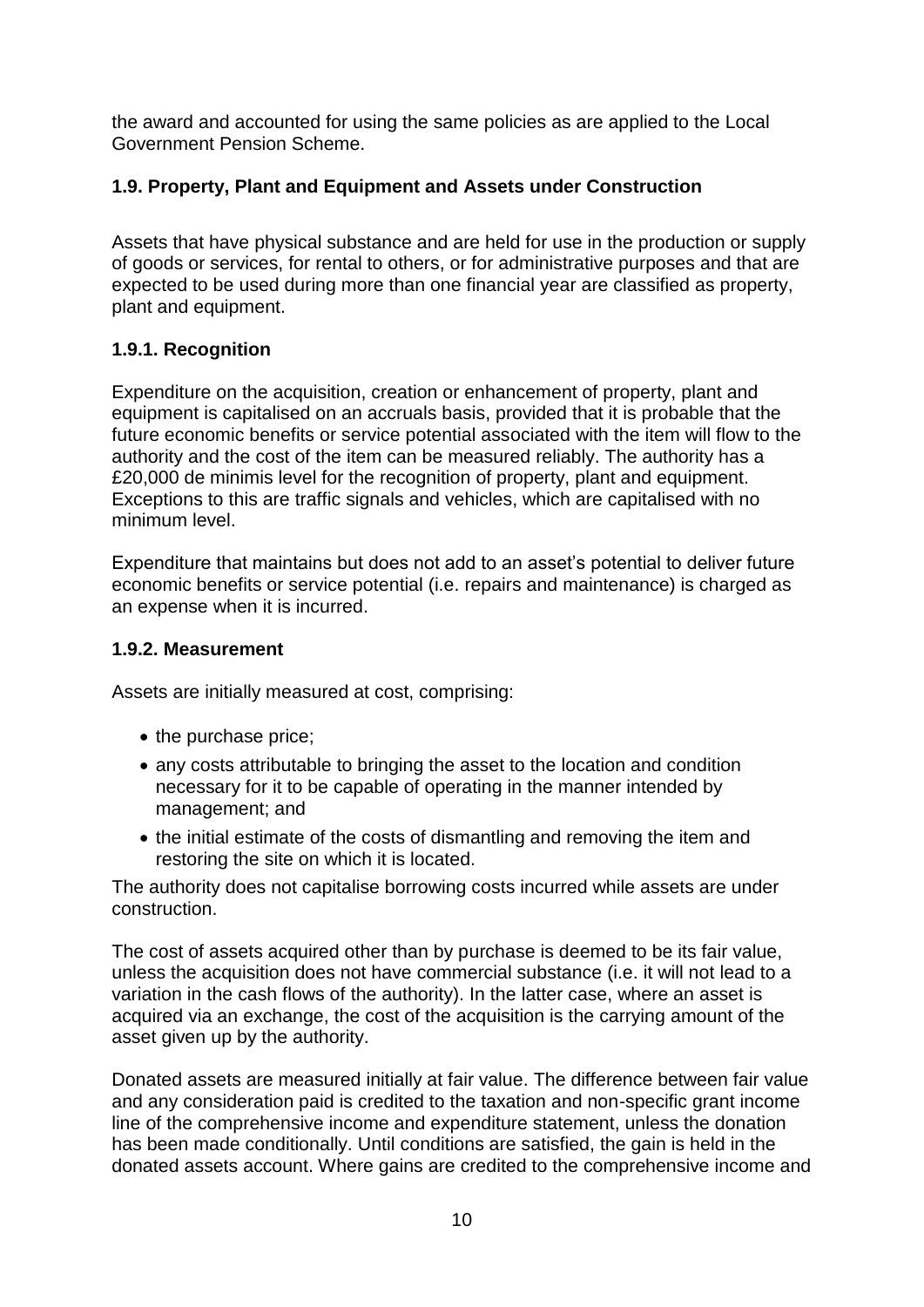expenditure statement, they are reversed out of the general fund balance to the capital adjustment account in the movement in reserves statement

Assets are then carried in the balance sheet using the following measurement bases:

- assets under construction and infrastructure assets depreciated historical cost;
- surplus assets fair value, estimated at highest and best use from a market participants perspective; and
- all other assets current value, determined as the amount that would be paid for the asset in its existing use (existing use value – EUV).

Where there is no market-based evidence of current value because of the specialist nature of an asset, depreciated replacement cost (DRC) is used as an estimate of current value.

Where non-property assets have short useful lives or low values (or both), the depreciated historical cost basis is used as a proxy for current value.

Assets included in the balance sheet at current value are revalued sufficiently regularly, as a minimum every five years, to ensure that their carrying amount is not materially different from their current value at the year-end. Increases in valuations are matched by credits to the revaluation reserve to recognise unrealised gains. Exceptionally, gains might be credited to the surplus or deficit on the provision of services where they arise from the reversal of a loss previously charged to a service.

Where decreases in value are identified, they are accounted for as follows:

- where there is a balance of revaluation gains for the asset in the revaluation reserve, the carrying amount of the asset is written down against that balance (up to the amount of the accumulated gains);
- where there is no balance in the revaluation reserve or an insufficient balance, the carrying amount of the asset is written down against the relevant service line(s) in the comprehensive income and expenditure statement.

The revaluation reserve contains revaluation gains recognised since 1 April 2007 only, the date of its formal implementation. Gains arising before that date have been consolidated into the capital adjustment account.

# **1.9.3. Impairment**

Assets are assessed at each year-end as to whether there are indications that an asset may be impaired. Where reliable indications exist and differences are estimated to be material, the recoverable amount of the asset is estimated and, where this is less than the carrying amount of the asset, an impairment loss is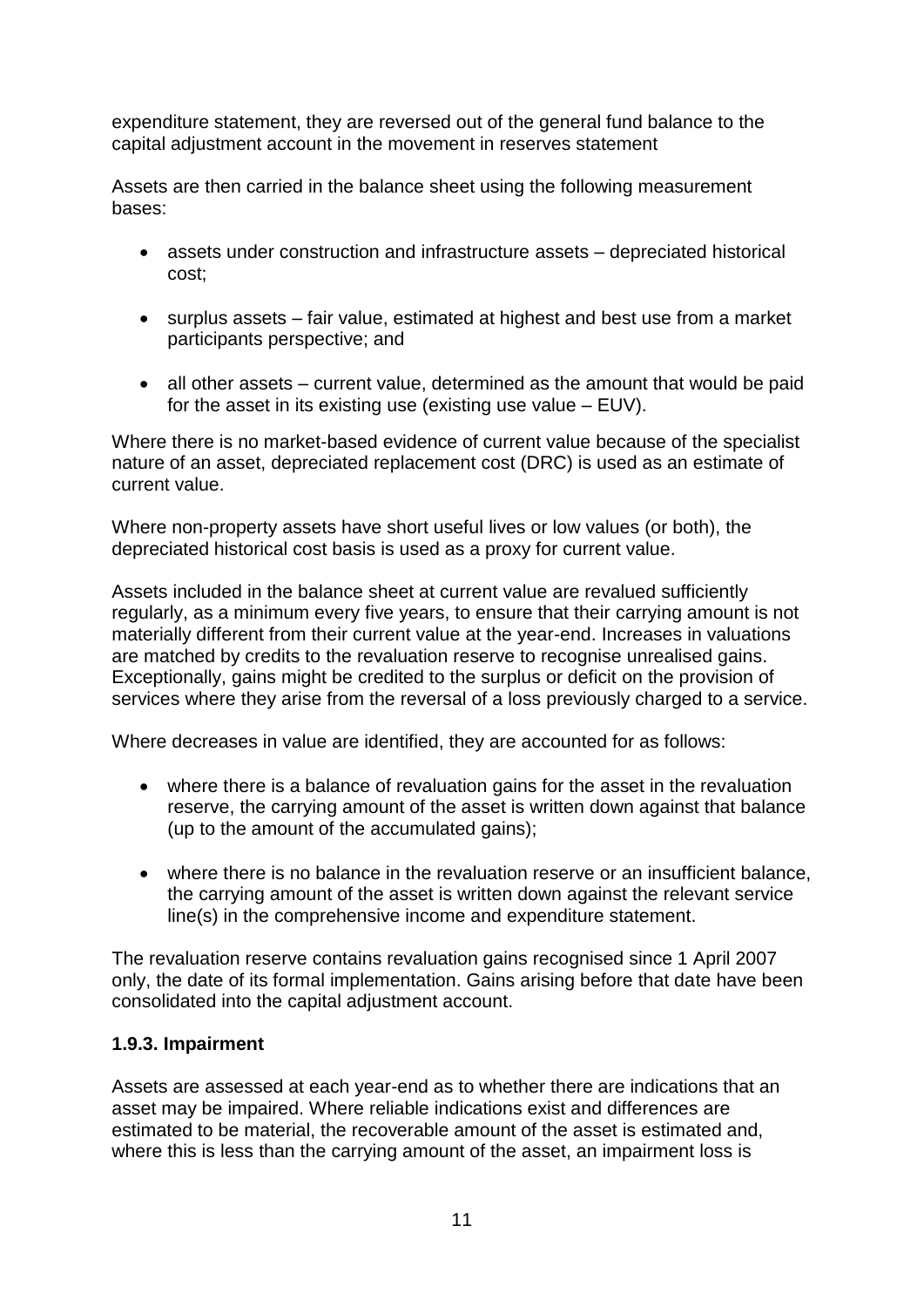recognised for the shortfall. Where impairment losses are identified, they are accounted for as follows:

- where there is a balance of revaluation gains for the asset in the revaluation reserve, the carrying amount of the asset is written down against that balance (up to the amount of the accumulated gains);
- where there is no balance in the revaluation reserve or an insufficient balance, the carrying amount of the asset is written down against the relevant service line(s) in the comprehensive income and expenditure statement.

Where an impairment loss is reversed subsequently, the reversal is credited to the relevant service line(s) in the comprehensive income and expenditure statement, up to the amount of the original loss, adjusted for depreciation that would have been charged if the loss had not been recognised.

# **1.9.4. Depreciation**

Depreciation is provided for on all property, plant and equipment assets by the systematic allocation of their depreciable amounts over their useful lives. An exception is made for assets without a determinable finite useful life (i.e. freehold land) and assets that are not yet available for use (i.e. assets under construction).

Depreciation is calculated on the following bases:

- infrastructure assets straight-line allocation over the useful life of the assets (11 years) as estimated by Transport for Greater Manchester;
- buildings straight-line allocation over the useful life of the property (5 to 100 years) as estimated by the valuer; and
- vehicles, plant and equipment straight-line allocation over the useful life of the asset (5 to 30 years) as advised by a suitably qualified officer.

Where an item of property, plant and equipment asset has major components whose cost is significant in relation to the total cost of the item, the components are depreciated separately. Where there is more than one significant part of the same asset that has the same useful life and depreciation method, such parts may be grouped in determining the depreciation charge. In practice, this can be achieved by only separately accounting for significant components that have different useful lives. The requirement for componentisation for depreciation purposes is applicable to enhancement and acquisition expenditure incurred and revaluations carried out from 1 April 2010.

Revaluation gains are also depreciated, with an amount equal to the difference between current value depreciation charged on assets and the depreciation that would have been chargeable based on their historical cost being transferred each year from the revaluation reserve to the capital adjustment account.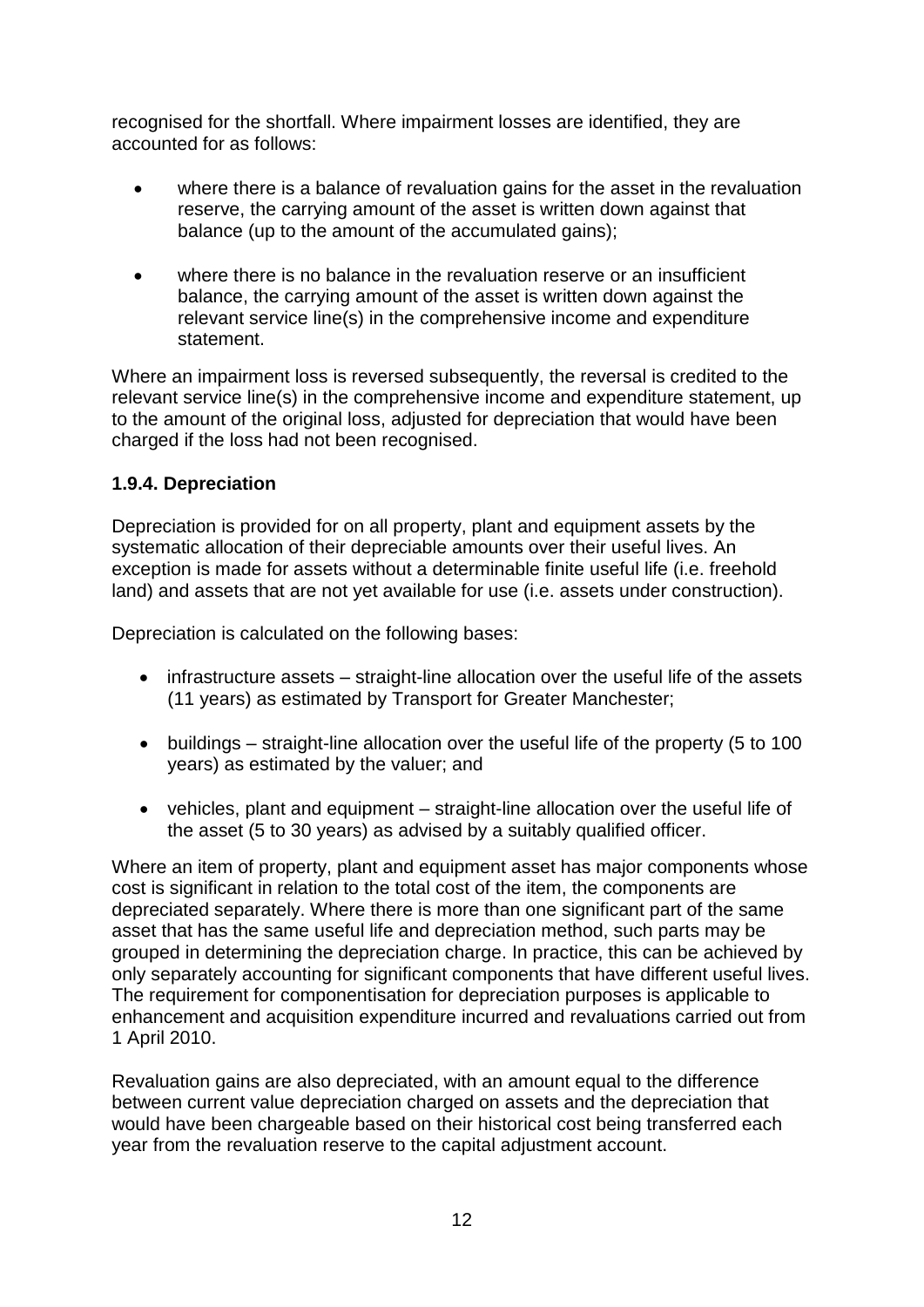# **1.9.5. Non-current assets held for sale**

When it becomes probable that the carrying amount of an asset will be recovered principally through a sale transaction rather than through its continuing use, it is reclassified as an asset held for sale. The asset is re-valued immediately before reclassification and then carried at the lower of this amount and fair value less costs to sell. Where there is a subsequent decrease to fair value less costs to sell, the loss is posted to the other operating expenditure line in the comprehensive income and expenditure statement. Gains in fair value are recognised only up to the amount of any previously recognised losses in the surplus or deficit on provision of services. Depreciation is not charged on assets held for sale.

If assets no longer meet the criteria to be classified as assets held for sale, they are reclassified back to non-current assets and valued at the lower of their carrying amount before they were classified as held for sale; adjusted for depreciation, amortisation or revaluations that would have been recognised had they not been classified as held for sale, and their recoverable amount at the date of the decision not to sell.

Assets that are to be abandoned or scrapped are not reclassified as assets held for sale.

# **1.9.6. Disposals**

When an asset is disposed of or decommissioned, the carrying amount of the asset in the balance sheet (whether property, plant and equipment or assets held for sale) is written off to the other operating expenditure line in the comprehensive income and expenditure statement as part of the gain or loss on disposal. Receipts from disposals (if any) are credited to the same line in the comprehensive income and expenditure statement also as part of the gain or loss on disposal (i.e. netted off against the carrying value of the asset at the time of disposal). Any revaluation gains accumulated for the asset in the revaluation reserve are transferred to the capital adjustment account.

Amounts received for a disposal of £10,000 or more are categorised as capital receipts and credited to the Capital Receipts Reserve (CRR). They can then only be used for new capital investment or set aside to reduce the Authority's underlying need to borrow (the capital financing requirement). Receipts are appropriated to the Mayoral or GMCA CRR from the relevant Mayoral or GMCA balances in the movement in reserves statement.

The written-off value of disposals is not a charge against statutory funding, as the cost of non-current assets is fully provided for under separate arrangements for capital financing. Amounts are appropriated to the capital adjustment account from the relevant general fund balance in the movement in reserves statement.

# **1.10. Intangible Assets**

Expenditure on non-monetary assets that do not have physical substance but are controlled by the Authority as a result of past events (e.g. software licences) is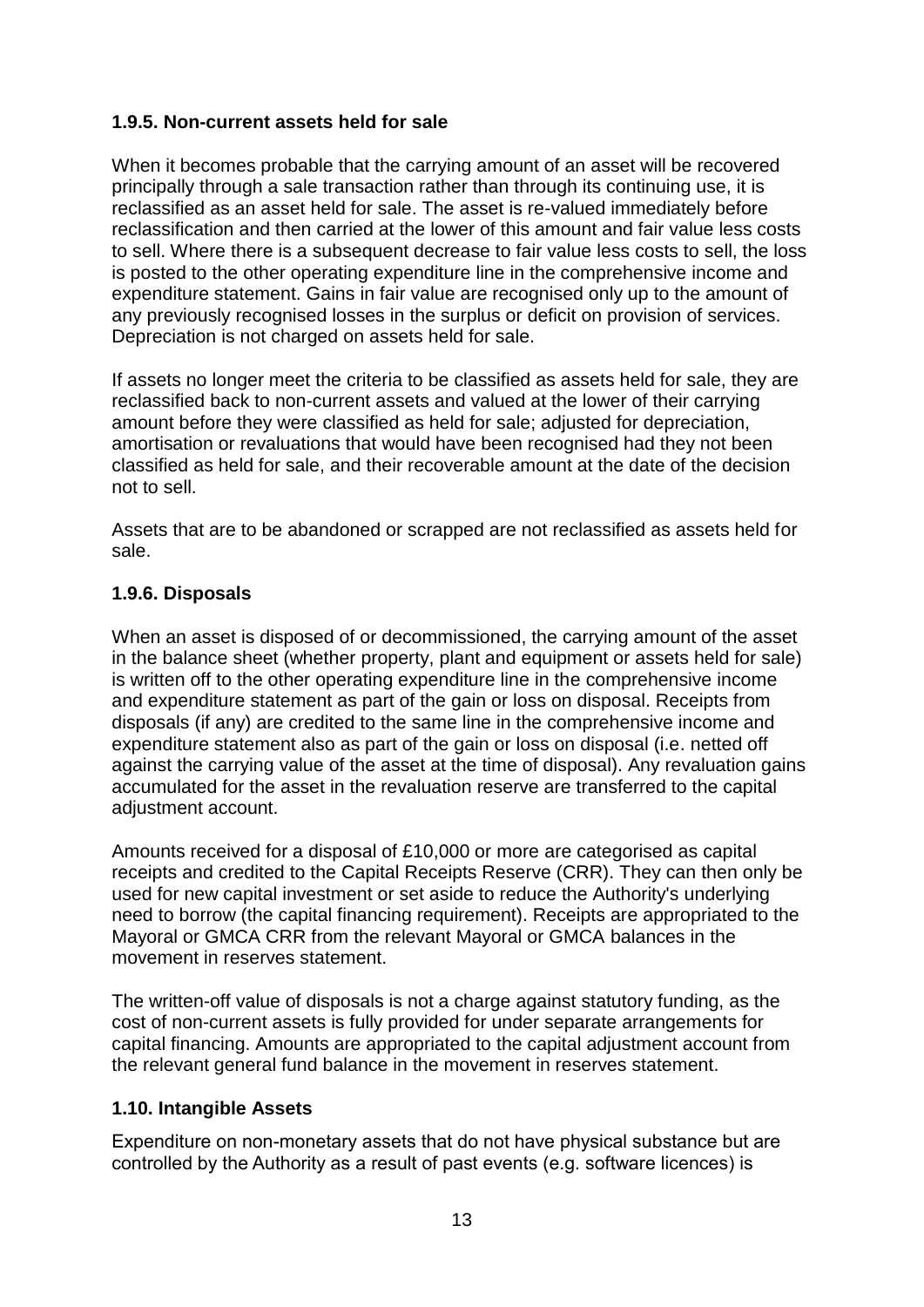capitalised when it is expected that future economic benefits or service potential will flow from the intangible asset to the Authority.

Internally generated assets are capitalised where it is demonstrable that the project is technically feasible and is intended to be completed (with adequate resources being available) and the Authority will be able to generate future economic benefits or deliver service potential by being able to sell or use the asset. Expenditure is capitalised where it can be measured reliably as attributable to the asset and is restricted to that incurred during the development phase (research expenditure cannot be capitalised). Expenditure on the development of websites is not capitalised if the website is solely or primarily intended to promote or advertise the Authority's goods or services.

Intangible assets are measured initially at cost. Amounts are only revalued where the fair value of the assets held by the Authority can be determined by reference to an active market. In practice, no intangible asset held by the Authority meets this criterion, and they are therefore carried at amortised cost. The depreciable amount of an intangible asset is amortised over its useful life to the relevant area in the Comprehensive Income and Expenditure Statement. An asset is tested for impairment whenever there is an indication that the asset might be impaired – any losses recognised are posted to the relevant area in the Comprehensive Income and Expenditure Statement. Any gain or loss arising on the disposal or abandonment of an intangible asset is posted to the Other Operating Expenditure line in the Comprehensive Income and Expenditure Statement.

Where expenditure on intangible assets qualifies as capital expenditure for statutory purposes, amortisation, impairment losses and disposal gains and losses are not permitted to have an impact on the General Fund Balance. The gains and losses are therefore reversed out of the General Fund Balance in the Movement in Reserves Statement and posted to the Capital Adjustment Account and (for any sale proceeds greater than £10,000) the Capital Receipts Reserve.

# **1.11. Fair Value**

The Authority measures some of its non-financial assets, such as Investment Properties and Surplus Assets, and some of its financial instruments at fair value at each reporting date, if material. Fair value is the price that would be received to sell an asset or paid to transfer a liability in an orderly transaction between market participants at the measurement date. The fair value measurement assumes that the transaction to sell the asset or transfer the liability takes place either:

- In the principal market for the asset; or
- In the absence of a principal market, in the most advantageous market for the asset.

The Authority uses valuers to provide a valuation of its assets and liabilities in line with the highest and best use definition within the accounting standard. The highest and best use of the asset or liability being valued is considered from the perspective of a market participant in terms of pricing (assuming those market participants were acting in their economic best interest).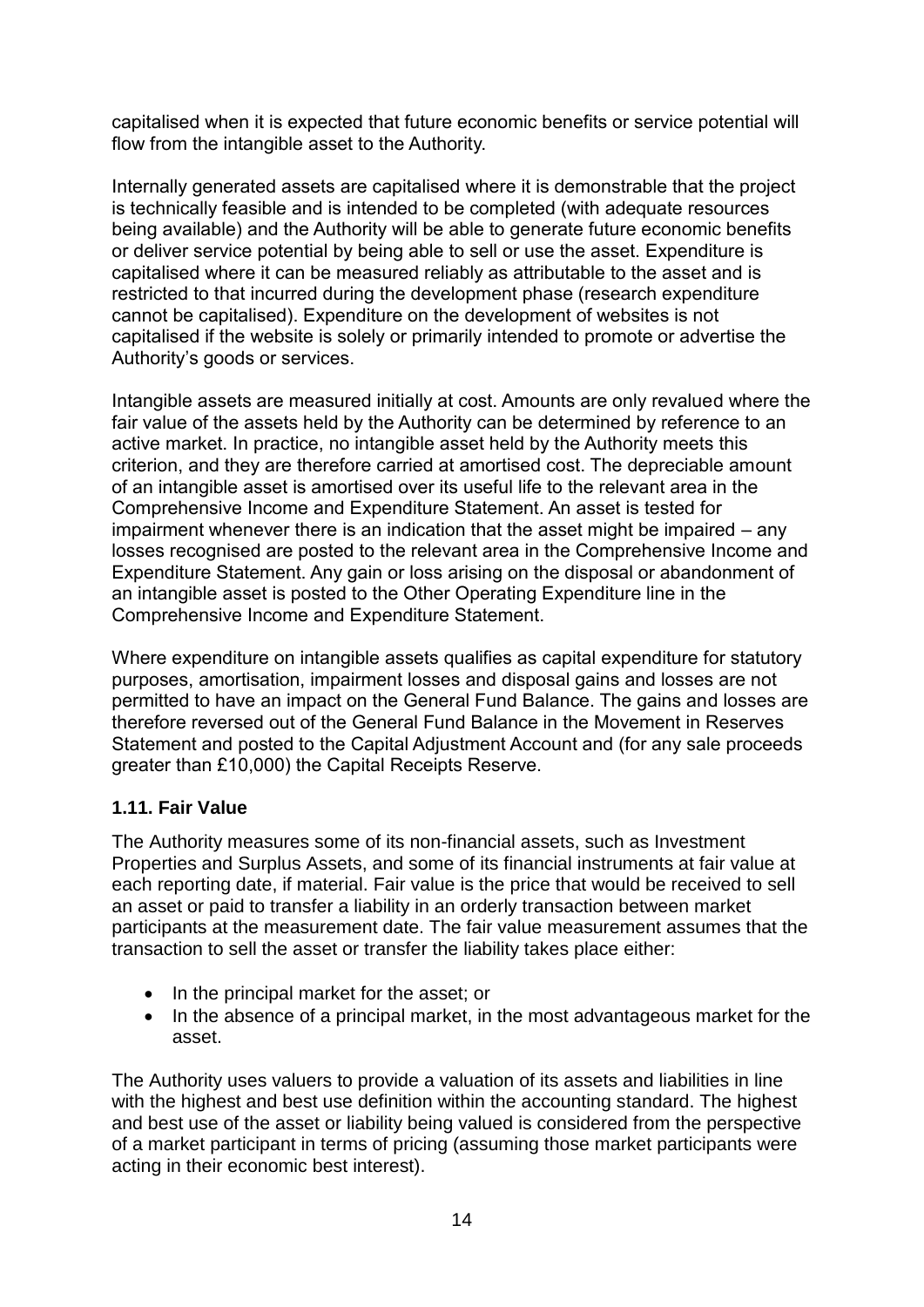When measuring the fair value of a non-financial asset, the Authority takes into account a market participant's ability to generate economic benefits by using the asset in its highest and best use or by selling it to another market participant that would use the asset in its highest and best use.

Unquoted Equity Investments are recognised on the trade date, i.e. the date the Authority becomes committed to the purchase and would not be able to avoid acquiring it without breaking the contract, rather than the date the settlement takes place, if this is a later date.

If there is no quoted market price for the asset, then a reliable valuation technique should be applied. This could be a discounted cash flow analysis of dividends received or a valuation of the Authority's share of the company.

Where financial liabilities and financial assets are carried in the balance sheet at amortised cost, they are shown below. Their fair value can be assessed by calculating the present value of the cash flows that will take place over the remaining term of the instruments, using the following assumptions:

- For loans from the PWLB, new borrowing rates from the PWLB have been applied to provide the fair value;
- For non-PWLB loans payable, prevailing market rates have been applied to provide the fair value;
- The fair value of trade and other receivables and creditors is taken to be the invoiced or billed amount;

The Authority uses appropriate valuation techniques for each circumstance, maximising the use of relevant known data and minimising the use of estimates or unknowns. This takes into account the three levels of categories for inputs to valuations for fair value assets:

- Level 1 inputs quoted prices in active markets for identical assets that the Authority can access at the measurement date;
- Level 2 inputs inputs other than quoted prices included within Level 1 that are observable for the asset or liability, either directly or indirectly;
- Level 3 inputs unobservable inputs for the asset or liability where market data is not available.

# **1.12. Revenue Expenditure Funded by Capital Under Statute**

Revenue Expenditure Funded by Capital under Statute (REFCUS) is expenditure of a capital nature that does not result in the creation of a non-current asset on the Balance Sheet. Expenditure is charged to the Deficit / (Surplus) on the Provision of Services as the expenditure is incurred. This is reversed out through the Movement in Reserves Statement and a transfer made to the Capital Adjustment Account.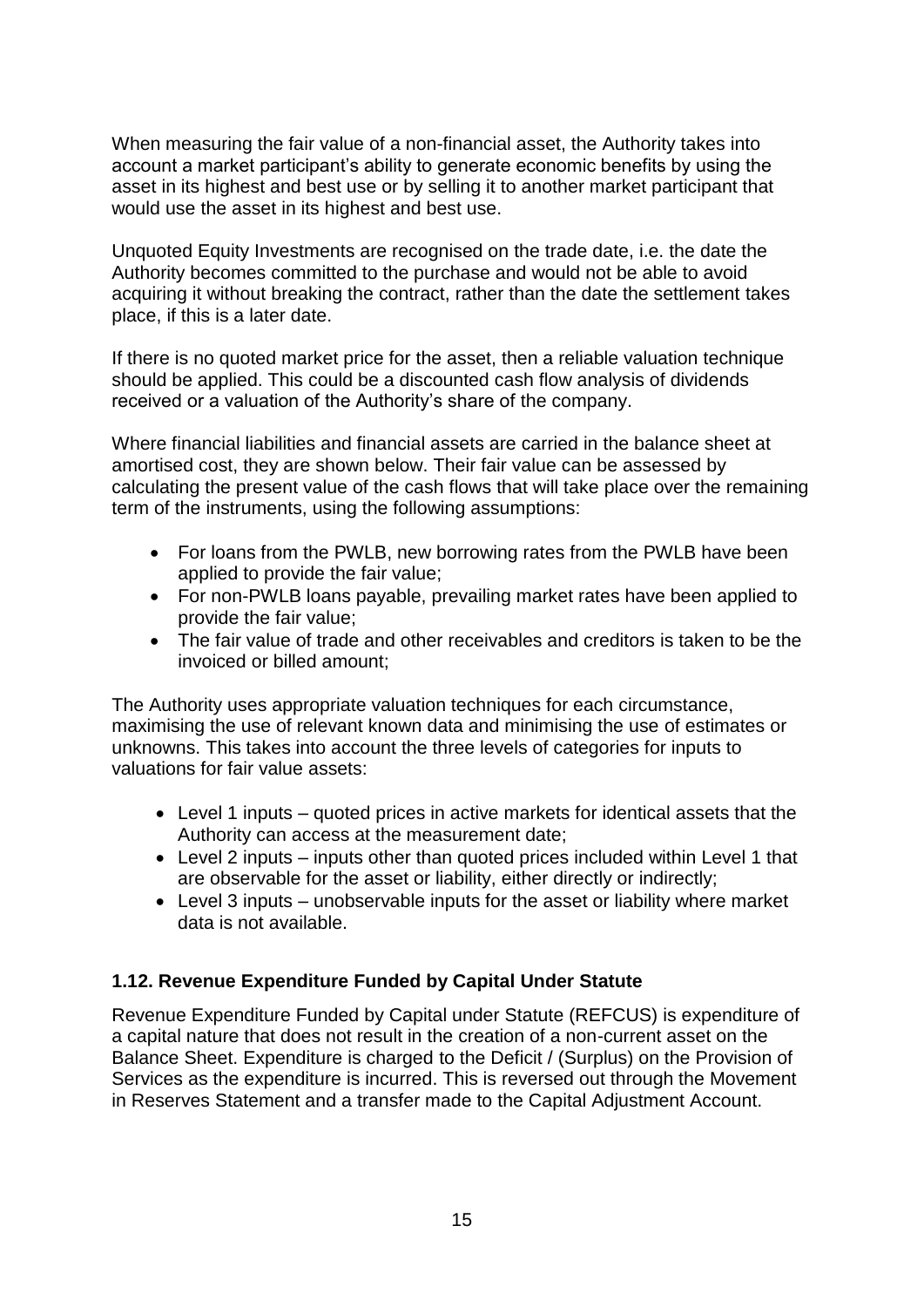# **1.13. Minimum Revenue Provision**

The Authority is required to make a provision for the repayment of an element of the accumulated capital expenditure each year, financed by borrowing, through a revenue charge, in accordance with the Minimum Revenue Provision (MRP) requirements. Regulations have replaced the detailed formula for calculating MRP with a requirement to be prudent. The MRP policy is included within the annual Treasury Management Strategy agreed by the Authority, which details the guidance and options for the basis of the provision. The GMCA has adopted the following policy:

- For capital expenditure incurred before 1 April 2008 or which in the future will be Supported Capital Expenditure, MRP will be calculated using an Asset Life annuity basis over 50 years.
- For capital expenditure incurred from 1 April 2008 for all unsupported borrowing (including PFI and finance leases), MRP will be calculated on an Asset Life annuity basis. The interest rate applied will be linked to PWLB interest rates and the useful life of the asset.
- MRP will generally commence in the financial year following the one in which the expenditure was incurred. However, for long life assets, the Authority will postpone the commencement of MRP until the financial year following the one in which the asset becomes operational.

# **1.14. Capital and Revenue Grants and Contributions**

# **1.14.1. Revenue Grants and Contributions**

Revenue grants and contributions received by the Authority can either be classified as non-specific for general purposes or specific for use in relation to a service and/or function. Where conditions have been met, specific revenue grants and contributions are credited to the relevant service line within Cost of Services; non-specific grants are credited to Taxation and Non-Specific Grant Income.

When the expenditure relating to specific grants has not been incurred, the Authority has elected to make a contribution equivalent to the unspent amount of grant to an earmarked reserve. This reserve will be released in future financial years when the expenditure to which the grant relates is incurred.

Monies advanced as grants and contributions for which conditions have not been satisfied are carried in the Balance Sheet as receipts in advance. When conditions are satisfied, the grant or contribution is credited to the relevant service line (attributable revenue grants and contributions) or Taxation and Non-Specific Grant Income (non-ringfenced revenue grants and all capital grants) in the Comprehensive Income and Expenditure Statement.

# **1.14.2. Capital Grants and Contributions**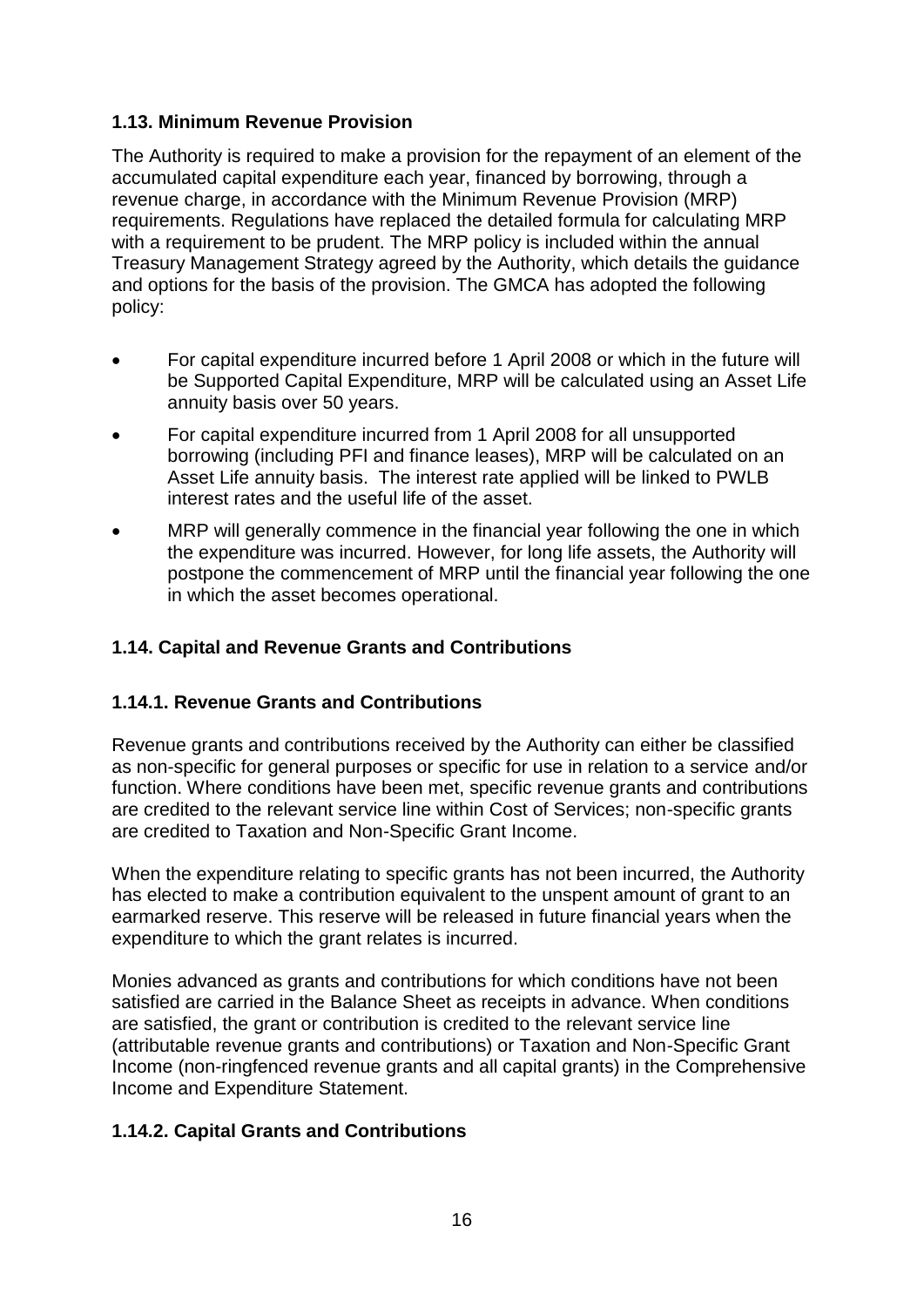Where conditions have been met, capital grants and contributions are credited to Taxation and Non-Specific Grant Income in the Comprehensive Income and Expenditure Statement. The balance of the grant or contribution that has not been used to finance expenditure is transferred to the Capital Grants Unapplied Account via the Movement in Reserves Statement. The amount of grant or contribution that has been used to finance expenditure is transferred to the Capital Adjustment Account via the Movement in Reserves Statement. Amounts in the Capital Grants Unapplied Account are transferred to the Capital Adjustment Account when they have been applied to fund capital expenditure.

#### **1.14.3. Grants and Contributions relating to Revenue Expenditure funded by Capital under Statute (REFCUS)**

Where conditions have been met, grants and contributions to fund expenditure not attributable to assets owned by the Authority (Revenue Expenditure Funded by Capital Under Statute) are credited to the non-specific income line within the Cost of Services. They are then transferred to the Capital Adjustment Account when the related expenditure has been incurred via the Movement in Reserves Statement. If the grant is not spent it goes to the Capital Grants Unapplied Reserve via the Movement in Reserves Statement. When spent, it is transferred from the Capital Grants Unapplied Reserve to the Capital Adjustment Account.

# **1.15. Local Taxation**

# **1.15.1. Council Tax**

Following the abolishment of GM Fire and Rescue Authority and GM Office for the Police and Crime Commissioner, the Mayor now collects funds via the Mayoral General Fund and the Mayoral Police Fund respectively.

In their capacity as billing authorities the 10 GM Authorities act as agents: they collect and distribute council tax income on behalf of the major preceptors and themselves. The cash collected by the billing authorities from council tax debtors belongs proportionately to the billing authorities and the major preceptors. There will therefore be a debtor/creditor position between the billing authorities and GMCA to be recognised since the net cash paid to GMCA in the year will not be its share of cash collected from council taxpayers.

# **1.15.2. Business Rates**

From 1 April 2013 the 10 GM Authorities as billing authorities of Greater Manchester have acted as agents; they have collected business rates income on behalf of Central Government, the GMCA and themselves.

The business rates income distributed to each of the parties is the amount after deducting an allowance for the GM Authorities' cost of collection. The business rates cash collected by the billing authorities through the national scheme belongs proportionately to Central Government, the GM Authorities and GMCA; there will therefore be a debtor/creditor position between these parties to be recognised since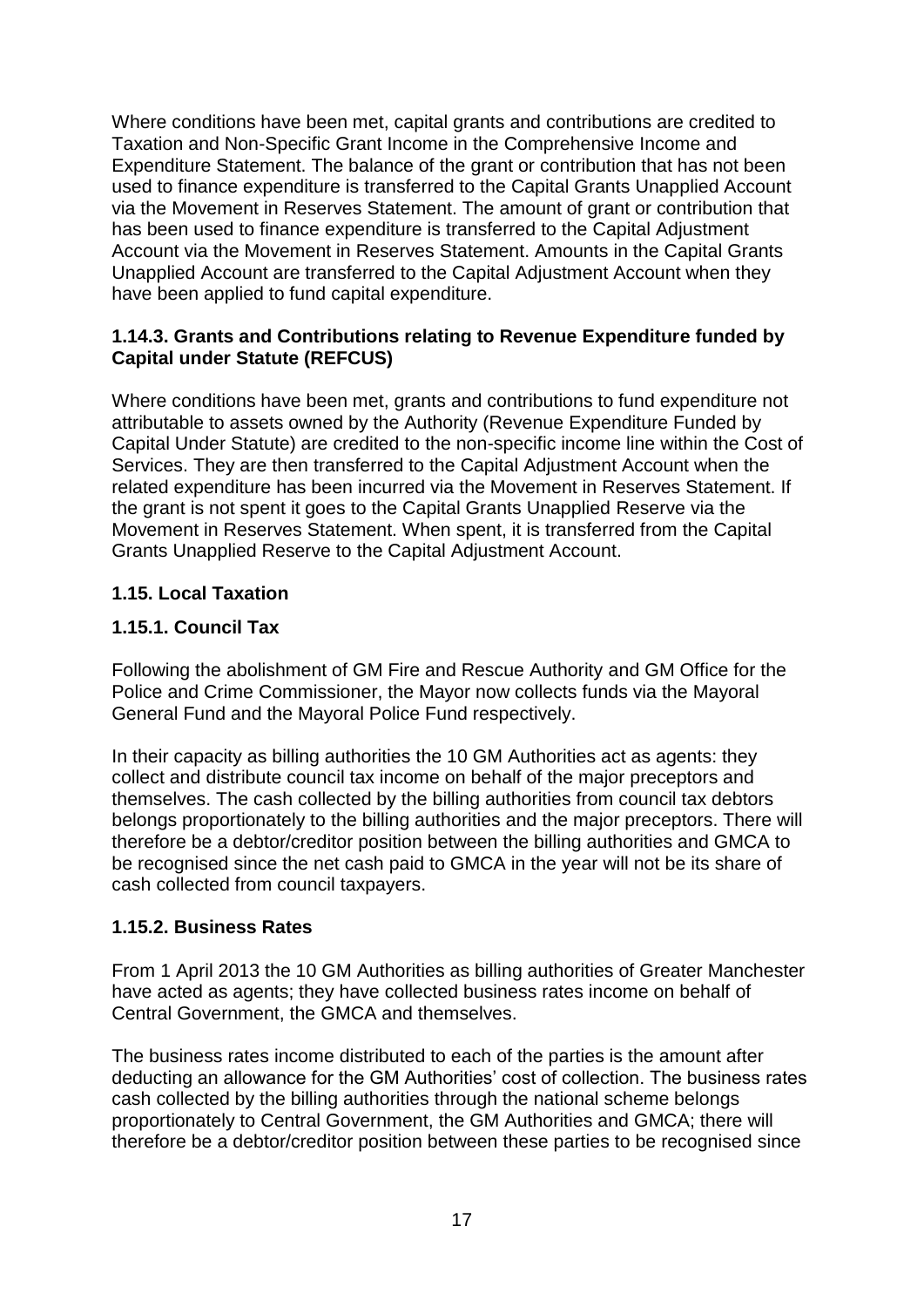the net cash paid in the year to each party will not be their share of the cash collected from business ratepayers.

In 2021/22 Greater Manchester continues to be a pilot area for the 100% Business Rates Retention Scheme and the relevant shares of business rates income for 2021/22 are Central Government (0%), GM Authorities (99%) and GMCA (1%).

For both council tax and business rates, the income reflected in the CIES in 2021/22 is the GMCA's share of the income relating to that year. However, the amount of council tax / business rates income that can be credited to the General Fund for the year is determined by statute and may be different from the accrued income position shown in the CIES. An adjustment is made via the Movement in Reserves Statement for the difference between the income due under proper accounting practice and the income per statute.

#### **1.16. Financial Assets**

Financial Assets such as investments (excluding those in companies included in the Authority's group accounts) and debtors are classified into three types; amortised cost, fair value through other comprehensive income (FVOCI) and fair value through profit or loss (FVPL).

The categorisation of financial assets into these types is dependent on the reason for holding the assets, which can be to collect cash flows, to sell assets or achieve objectives by other means.

Financial assets are introduced onto the balance sheet at fair value when the Authority becomes a party to any contractual provision.

#### 1.16.1. Amortised Cost

These assets relate to financial instruments where the amounts received are solely principal and interest and they are held in a hold to collect business model (e.g. investments of surplus cash with the government's debt management office or loans to third parties).

The interest received on these assets is measured using the Effective Interest Rate model.

#### 1.16.2. Fair Value through Other Comprehensive Income (FVOCI)

These assets relate to financial instruments where the amounts received are solely principal and interest but they are held to collect cash and have the ability sell the assets (e.g. money market funds).

The interest received on these assets is measured using the Effective Interest Rate model.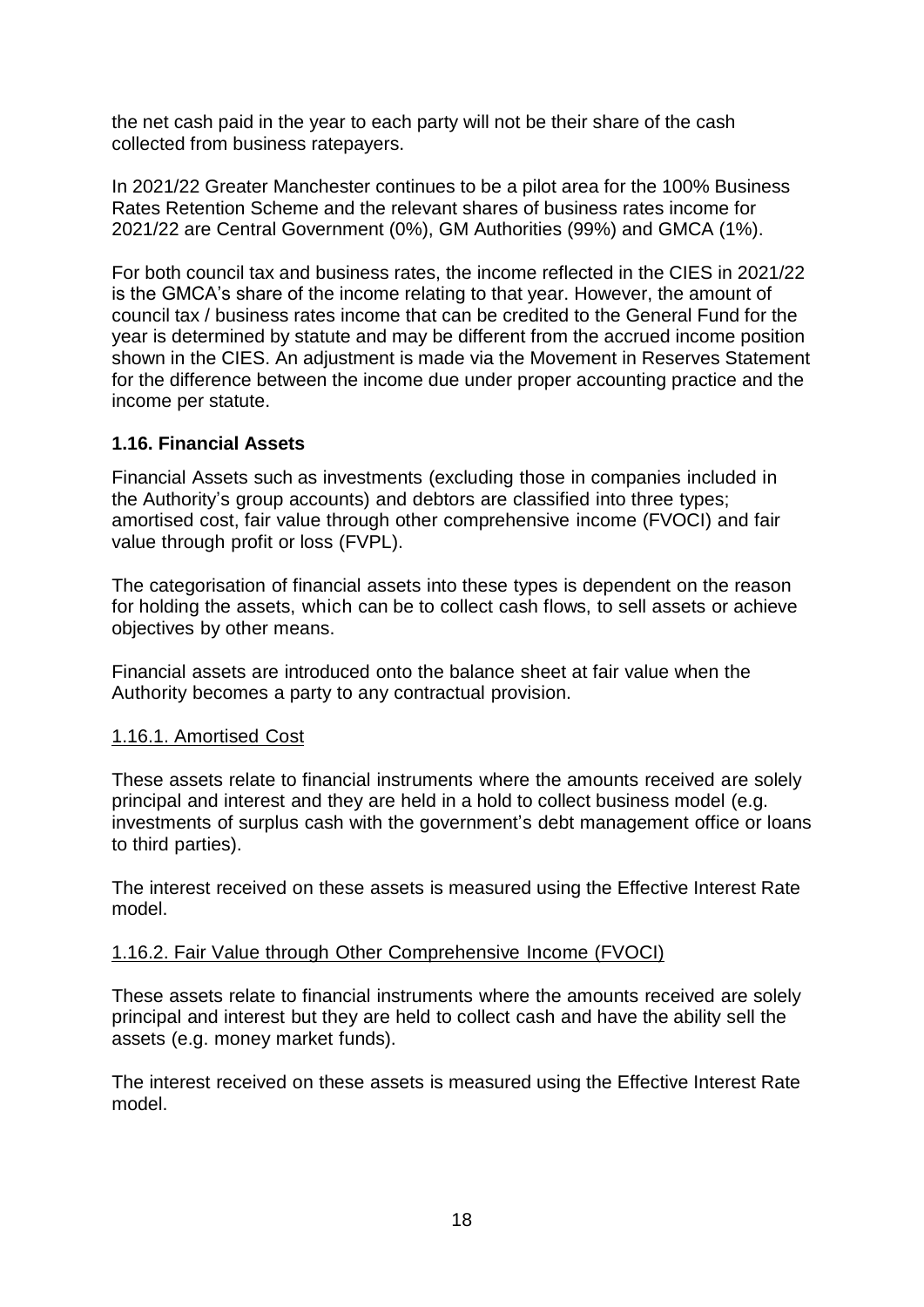All gains and losses due to changes in the fair value of these assets are accounted for through an unusable reserve (the Financial Instruments Revaluation Reserve) and charged to Other Comprehensive Income and Expenditure.

The cumulative gain or loss is debited or credited to the surplus/deficit on provision of services when an asset is disposed of.

#### 1.16.3. Fair Value through Profit and Loss (FVPL)

These assets relate to financial instruments where the amounts received are not principal and interest (e.g. equity investments).

Changes in fair value are charged to the surplus / deficit on the net provision of services as they occur.

Under capital accounting regulations where these assets were treated as capital expenditure the gain or loss is reversed through the Movement in Reserves Statement and charged to the Capital Adjustment Account, which is an unusable reserve.

An equity instrument that has been classed as FVPL can be designated as FVOCI if it is not held for trading (e.g. a strategic investment). Once this designation has been made it cannot be reversed. This designation would mean that any gains and losses would be held in the Financial Instruments Revaluation Reserve.

#### 1.16.4. Credit loss

The Authority will recognise a loss allowance for expected credit losses, if applicable, on assets where cash flows are solely principal and interest (i.e. financial instruments measured at amortised cost or FVOCI). This does not apply where the counterparty is central government or another local authority.

At each year end, the loss allowance for a financial instrument is calculated as equal to the lifetime expected credit losses if the credit risk on that financial instrument has increased significantly since initial recognition.

If at the year end, the credit risk has not increased significantly since initial recognition the loss allowance is measured at an amount equal to twelve month expected credit losses.

The Authority has chosen not to adopt a simplified approach for impairment loss allowances on loan related trade receivables, including interest due. At each year end these loss allowances are calculated using the expected credit loss approach, and an assessment of changes in credit risk.

Where the financial asset was treated as capital expenditure, any losses will be reversed via the Movement in Reserves Statement to the Capital Adjustment Account.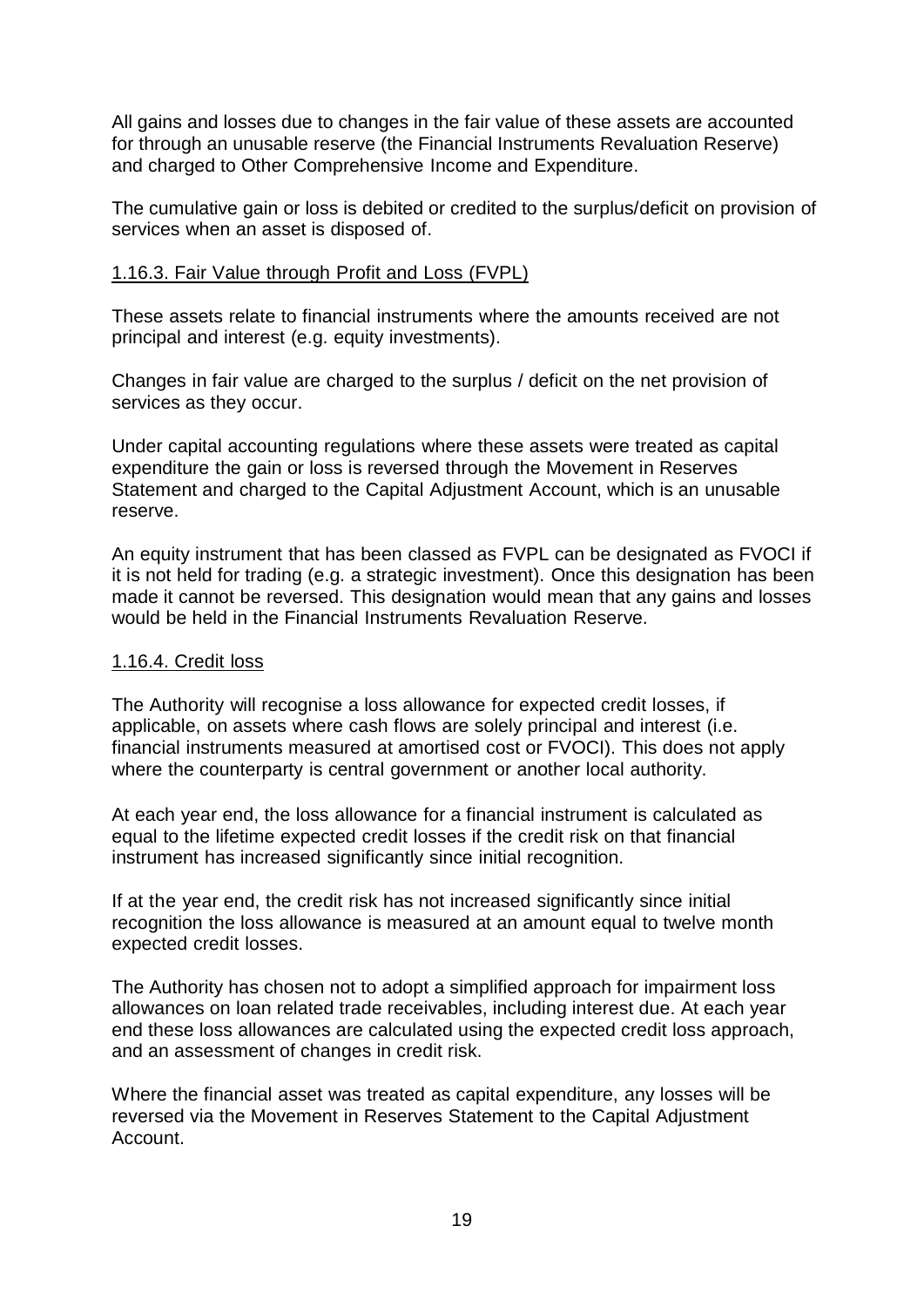# **1.17. Financial Liabilities**

Financial liabilities are recognised on the Balance Sheet when the Authority becomes a party to the contractual provisions of a financial instrument and are initially measured at fair value and carried at their amortised cost. Annual charges to the Financing and Investment Income and Expenditure line in the Comprehensive Income and Expenditure Statement for interest payable are based on the carrying amount of the liability, multiplied by the effective rate of interest for the instrument. The effective interest rate is the rate that exactly discounts estimated future cash payments over the life of the instrument to the amount at which it was originally recognised.

For most of the borrowings that the Authority has, this means that the amount presented in the Balance Sheet is the outstanding principal repayable plus accrued interest. The interest charged to the Comprehensive Income and Expenditure Statement is the amount payable for the year according to the loan agreement.

For Lender Option Borrower Option (LOBO) loans, the effective interest rate has been calculated over the life of the loan. This is an average and differs from the amounts actually paid in the year. The difference between the calculated interest charge and interest paid has been adjusted in the carrying amount of the loan and the amount charged in the Comprehensive Income and Expenditure Statement is the effective interest rate for the life of the loan rather than the amount payable per the loan agreement. A statutory over-ride allows the reversal of this difference through the Movement in Reserves Statement in order to charge the actual interest payable to the General Fund.

# **1.18. Impairment of non-financial assets**

Assets are assessed at each year-end as to whether there is any indication that an asset may be impaired. Where indications exist and any possible differences are estimated to be material, the recoverable amount of the asset is estimated and, where this is less than the carrying amount of the asset, an impairment loss is recognised for the shortfall.

Where impairment losses are identified, they are accounted for as follows:

- Where there is a balance of revaluation gains for the asset in the Revaluation Reserve, the carrying amount of the asset is written down against that balance (up to the amount of the accumulated gains)
- Where there is no balance in the Revaluation Reserve or an insufficient balance, the carrying amount of the asset is written down against the relevant service line(s) in the Comprehensive Income and Expenditure Statement.

Where an impairment loss is subsequently reversed, the reversal is credited to the relevant service line(s) in the Comprehensive Income and Expenditure Statement, up to the amount of the original loss, adjusted for depreciation that would have been charged if the loss had not been recognised.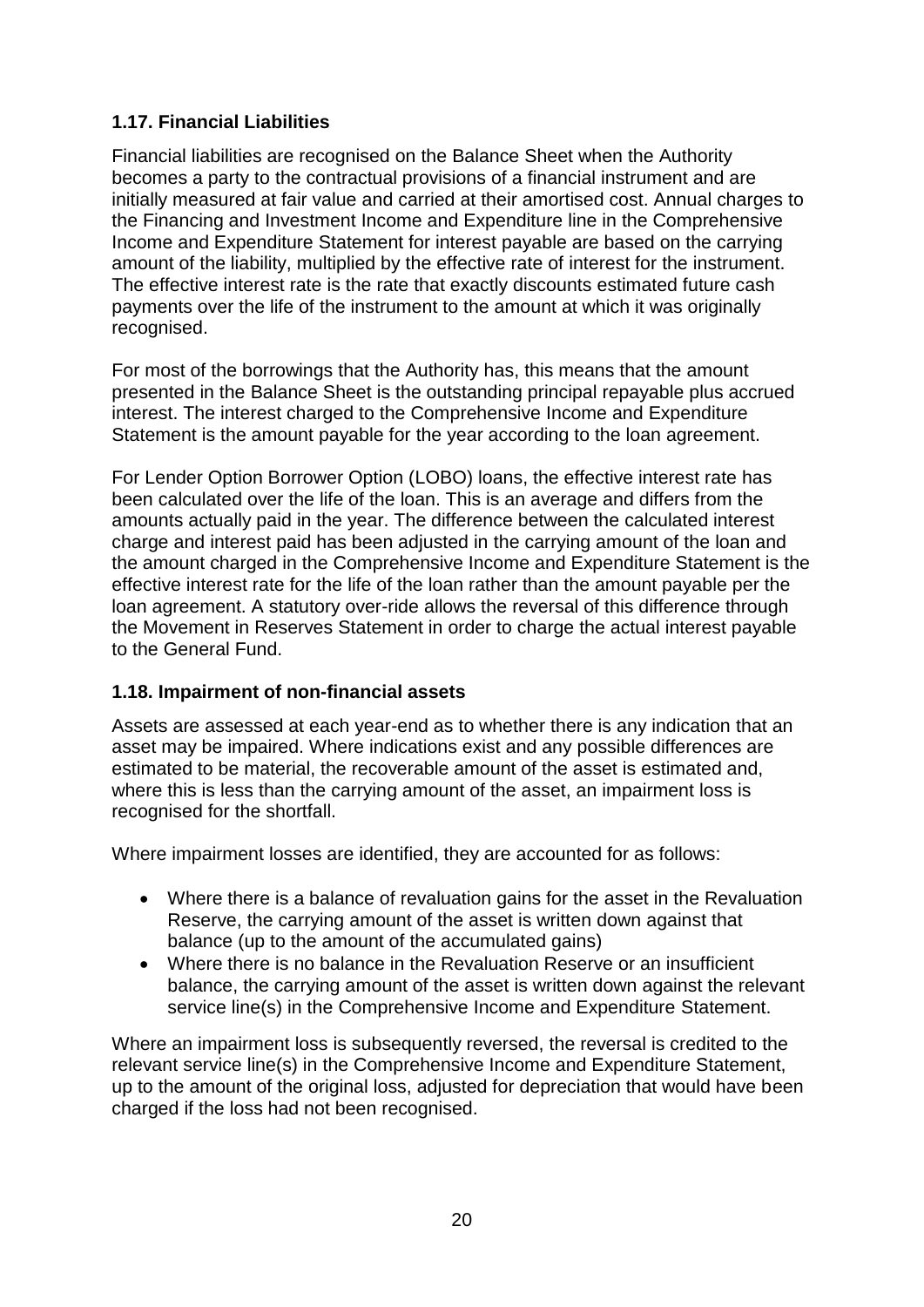# **1.19. Value Added Tax (VAT)**

VAT payable is included as an expense only to the extent that it is not recoverable from Her Majesty's Revenue and Customs. VAT receivable is excluded from income.

#### **1.20. Reserves and Balances**

The Authority sets aside specific amounts as reserves for future policy purposes or to cover contingencies. Reserves are created by appropriating amounts out of the General Fund Balance in the Movement in Reserves Statement. When expenditure to be financed from a reserve is incurred, it is charged to the appropriate service in that year to score against the Surplus and Deficit on the Provision of Services in the Comprehensive Income and Expenditure Statement. The reserve is then appropriated back into the General Fund Balance in the Movement in Reserves Statement so that there is no net charge for the expenditure.

Certain reserves are kept to manage the accounting processes for non-current assets, financial instruments and retirement and employee benefits and they do not represent usable resources for the Authority.

The Authority produces memorandum accounts to hold the ring fenced reserves and balances relating to the Mayoral General Fund and the Mayoral Police Fund.

#### **1.21. Revenue**

Revenue is a sub-set of income and is defined as the gross inflow of economic benefits or service potential during the reporting period when those inflows result in an increase in net worth.

Revenue from contracts with service recipients, whether for services or the provision of goods, is recognised when (or as) the goods or services are transferred to the service recipient in accordance with the performance obligations in the contract. Interest receivable on investments and payable on borrowings is accounted for respectively as income and expenditure on the basis of the effective interest rate for the relevant financial instrument rather than the cash flows fixed or determined by the contract.

Where revenue has been recognised but cash has not been received or paid, a debtor for the relevant amount is recorded in the Balance Sheet. Where debts may not be settled, the balance of debtors is written down and a charge made to revenue for the income that might not be collected.

Rentals receivable under operating leases and secondary rentals received and retained by the group under finance leases are credited to income as they arise. Any premia or incentives within the lease are recognised within income on an equal basis over the term of the lease.

# **1.22. Contingent assets**

A contingent asset arises where an event has taken place that gives the Authority a possible asset whose existence will only be confirmed by the occurrence or otherwise of uncertain future events not wholly within the control of the Authority.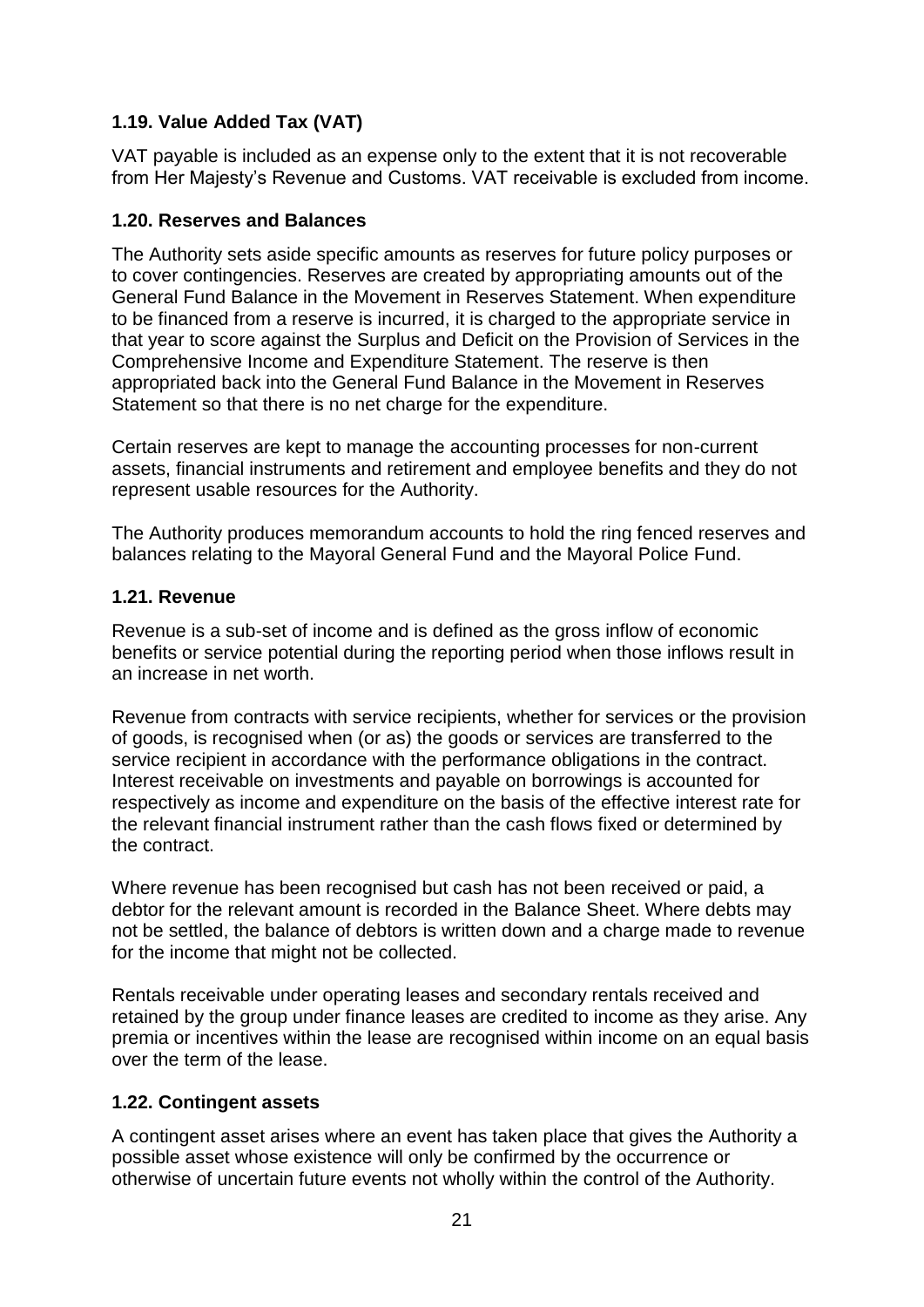Contingent assets are not recognised in the Balance Sheet but disclosed in a note to the accounts where it is probable that there will be an inflow of economic benefits or service potential.

# **1.23. Contingent liabilities**

A contingent liability arises where an event has taken place that gives the Authority a possible obligation whose existence will only be confirmed by the occurrence or otherwise of uncertain future events not wholly within the control of the Authority. Contingent liabilities also arise in circumstances where a provision would otherwise be made but either it is not probable that an outflow of resources will be required or the amount of the obligation cannot be measured reliably.

Contingent liabilities are not recognised in the Balance Sheet but disclosed in a note to the accounts.

# **1.24. Provisions**

Provisions are made where an event has taken place that gives the Authority a legal or constructive obligation that probably requires settlement by a transfer of economic benefits or service potential, and a reliable estimate can be made of the amount of the obligation. For instance, the Authority may be involved in a court case that could eventually result in the making of a settlement or the payment of compensation.

Provisions are charged as an expense to the appropriate service line in the Comprehensive Income and Expenditure Statement in the year that the authority becomes aware of the obligation, and are measured at the best estimate at the balance sheet date of the expenditure required to settle the obligation, taking into account relevant risks and uncertainties.

When payments are eventually made, they are charged to the provision carried in the Balance Sheet. Estimated settlements are reviewed at the end of each financial year – where it becomes less than probable that a transfer of economic benefits will now be required (or a lower settlement than anticipated is made), the provision is reversed and credited back to the relevant service.

Where some or all of the payment required to settle a provision is expected to be recovered from another party (e.g. from an insurance claim), this is only recognised as income for the relevant service if it is virtually certain that reimbursement will be received if the authority settles the obligation.

# **1.25. Events after the Reporting Period**

Events after the reporting period are those events that occur between the balance sheet date and the date when the Statement of Accounts is authorised for issue.

Where these provide evidence of conditions in existence at the balance sheet date, the amounts recognised in the accounts are adjusted.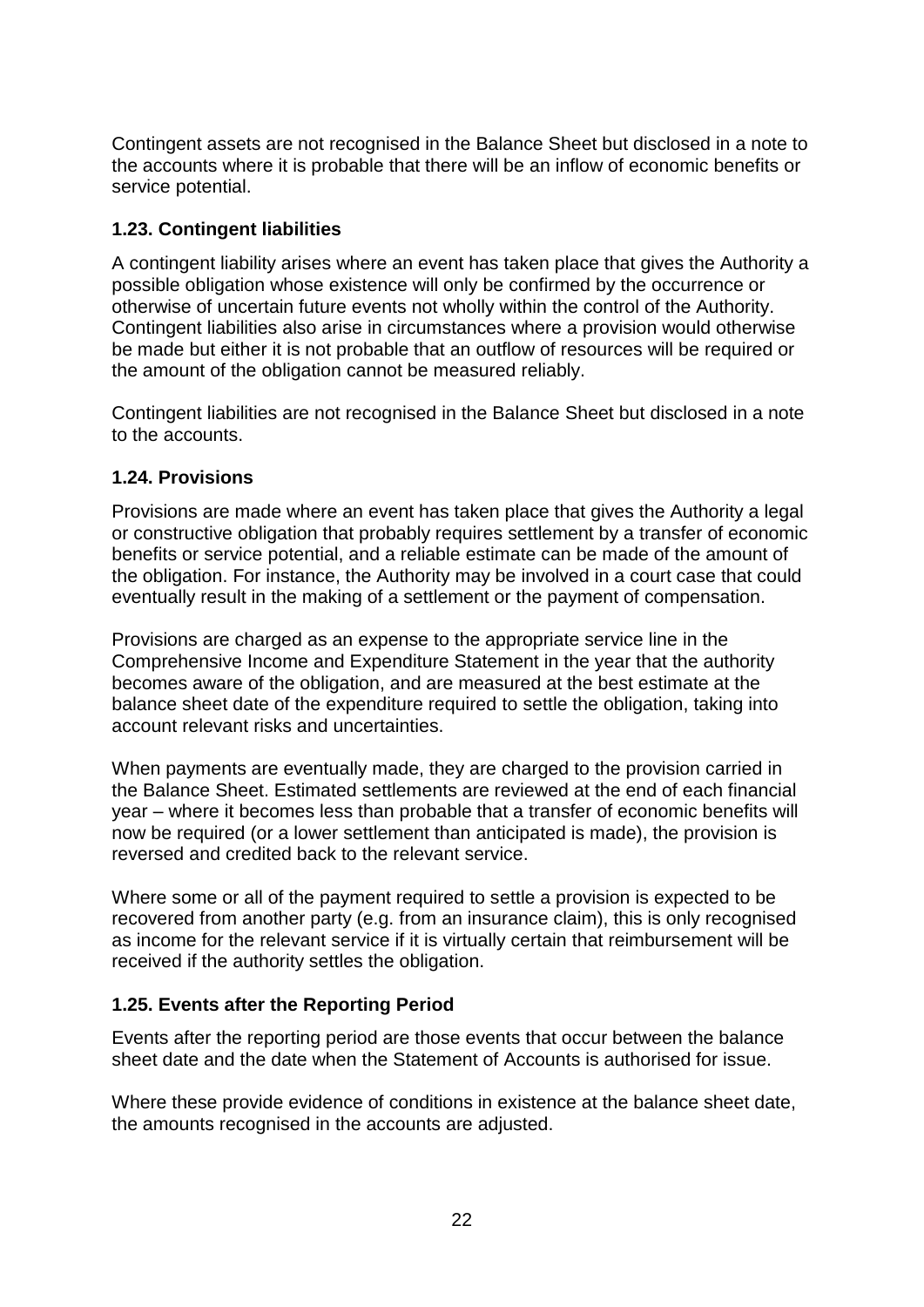Where these are indicative of conditions that arose after the balance sheet date the amounts in the accounts are not adjusted. This is known as a non-adjusting event and is disclosed as a note to the accounts.

Events taking place after the date of authorisation for issue are not reflected in the Statement of Accounts.

# **1.26. Interests in Companies and Other Entities - Group Accounts**

The Authority is required to produce group accounts where it has interests in subsidiaries, associates and/or joint ventures unless interest is considered not material. The group boundary is dependent upon the extent of the Authority's control or significant influence over the entity, which is based on the requirements of IFRS10, IFRS11 and IAS 28.

Inclusion in the group is dependent upon the extent of the Authority's interest and power to influence an entity. The Authority is considered to control an entity if it has power over the entity, exposure or rights to variable returns from its interest with the entity and the ability to use its power to affect the level of returns. The determining factor for assessing the extent of interest and power to influence is either through ownership of an entity, or representation on an entity's board of directors/trustees.

An assessment of all the Authority's interests has been carried out during the year, in accordance with the Code of Practice, to determine the relationships that exist and whether they should be included within the Authority's group accounts. As such, group accounts have been prepared for the Authority to include Transport for Greater Manchester, Greater Manchester Police, NW Evergreen Holdings LP and GM Fund of Funds LP.

# **1.27. Discretionary Benefits**

The Authority also has restricted powers to make discretionary awards of retirement benefits in the event of early retirements. Any liabilities estimated to arise as a result of an award to any member of staff are accrued in the year of the decision to make the award and accounted for using the same policies that are applied to the Local Government Pension Scheme.

# **1.28. Benefits Payable During Employment**

Short-term employee benefits are those due to be settled within 12 months of the year-end. They include such benefits as wages and salaries, paid annual leave and paid sick leave, bonuses and non-monetary benefits (e.g. cars) for current employees, and are recognised as an expense for services in the year in which employees render service to the Authority.

In 2018/19, the Authority adopted a policy of not accruing for employee benefits if the value of the adjustment was considered immaterial. An annual assessment will be made each year and should this result in an adjustment that would be material then these benefits will be accrued. In the 2021/22 accounts the employee benefit accrual was calculated and considered not to be material, therefore the accounts have not been adjusted.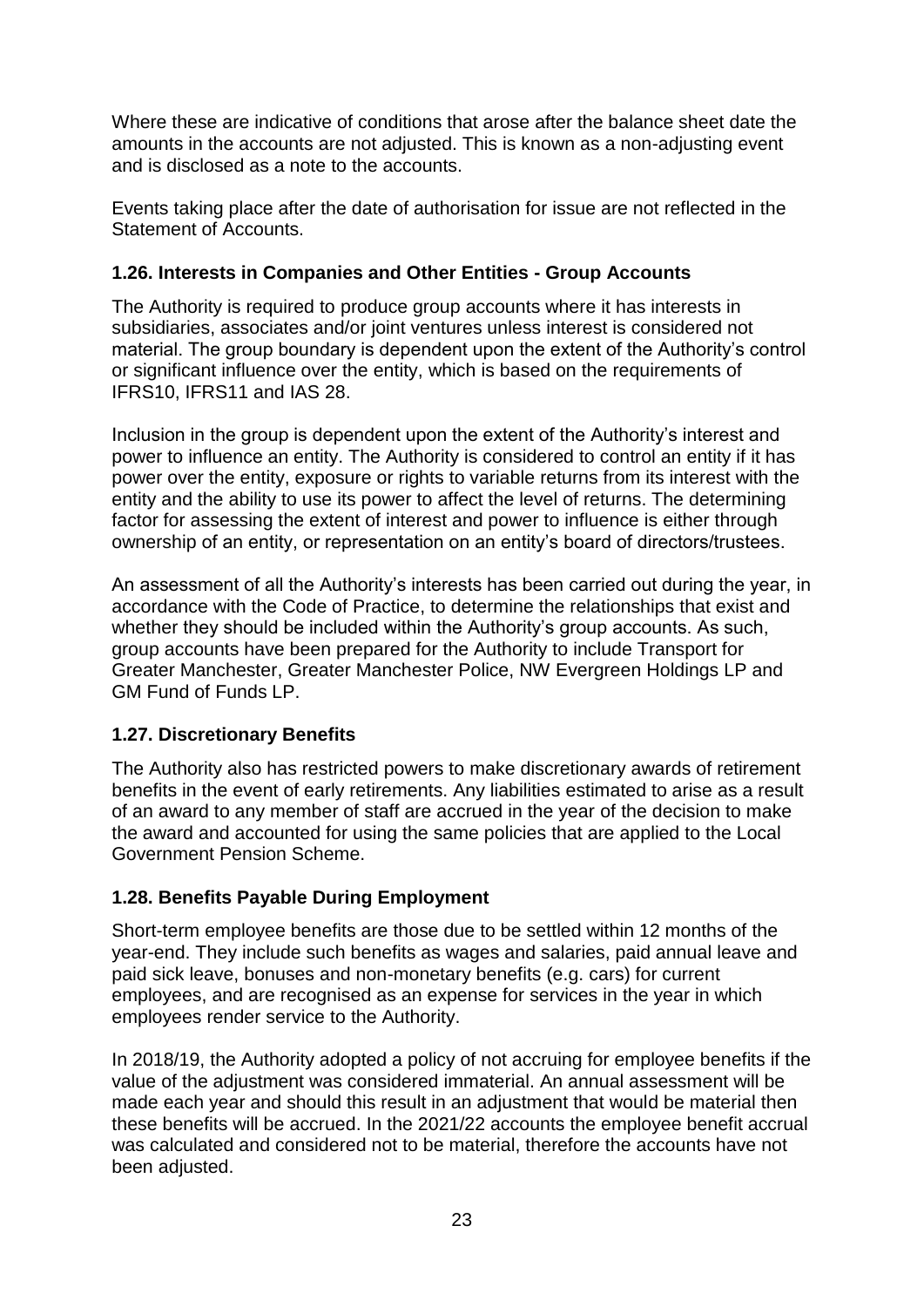# **1.29. Private Finance Initiative (PFI)**

PFI and similar contracts are agreements to receive services, where the responsibility for making available the property, plant and equipment needed to provide the services passes to the PFI contractor. As the Authority is deemed to control the services that are provided under these PFI schemes, and as ownership of the property, plant and equipment will pass to the Authority at the end of the contracts for no additional charge, the Authority carries the assets used under the contracts on the Balance Sheet as part of Property, Plant and Equipment.

The original recognition of these assets at fair value (based on the cost to purchase the property, plant and equipment) is balanced by the recognition of a liability for amounts due to the scheme operator to pay for the capital investment. When establishing the recognition point of an asset, the Authority considers when probable and future benefits of the asset will flow to it and the extent to which the cost of the asset can be reliably measured.

PFI and similar contracts recognised on the Balance Sheet are revalued and depreciated in the same way as property, plant and equipment owned by the Authority.

The amounts payable to the PFI operators each year are analysed into the following elements:

- **Fair value of the services received during the year** debited to the relevant service in the Comprehensive Income and Expenditure Statement;
- **Finance costs** an interest charge on the outstanding Balance Sheet liability, debited to the Financing and Investment Income and Expenditure line in the Comprehensive Income and Expenditure Statement;
- **Contingent Rents** Increases in the amount to be paid for the property arising during the contract, debited to the Financing and Investment Income and Expenditure line in the Comprehensive Income and Expenditure Statement;
- **Payment towards liability** applied to write down the Balance Sheet liability towards the PFI operator (the profile of write-downs is calculated using the same principles as for a finance lease);
- **Lifecycle replacement costs** proportion of the amounts payable is posted to the Balance Sheet as a prepayment and then recognised as additions to Property, Plant and Equipment when the relevant works are eventually carried out.

The Authority is deemed to control the services provided under its PFI arrangement for the Stretford Fire Station site. The Authority also has a PFI contract for the construction and maintenance of 17 police stations across Greater Manchester whereby the contractor will operate and service the stations for 25 years after which ownership will revert to the Mayor of Greater Manchester for nil consideration. The accounting policy for PFIs and similar arrangements has been applied to these arrangements and the assets are recognised as Property, Plant and Equipment in the Balance Sheet.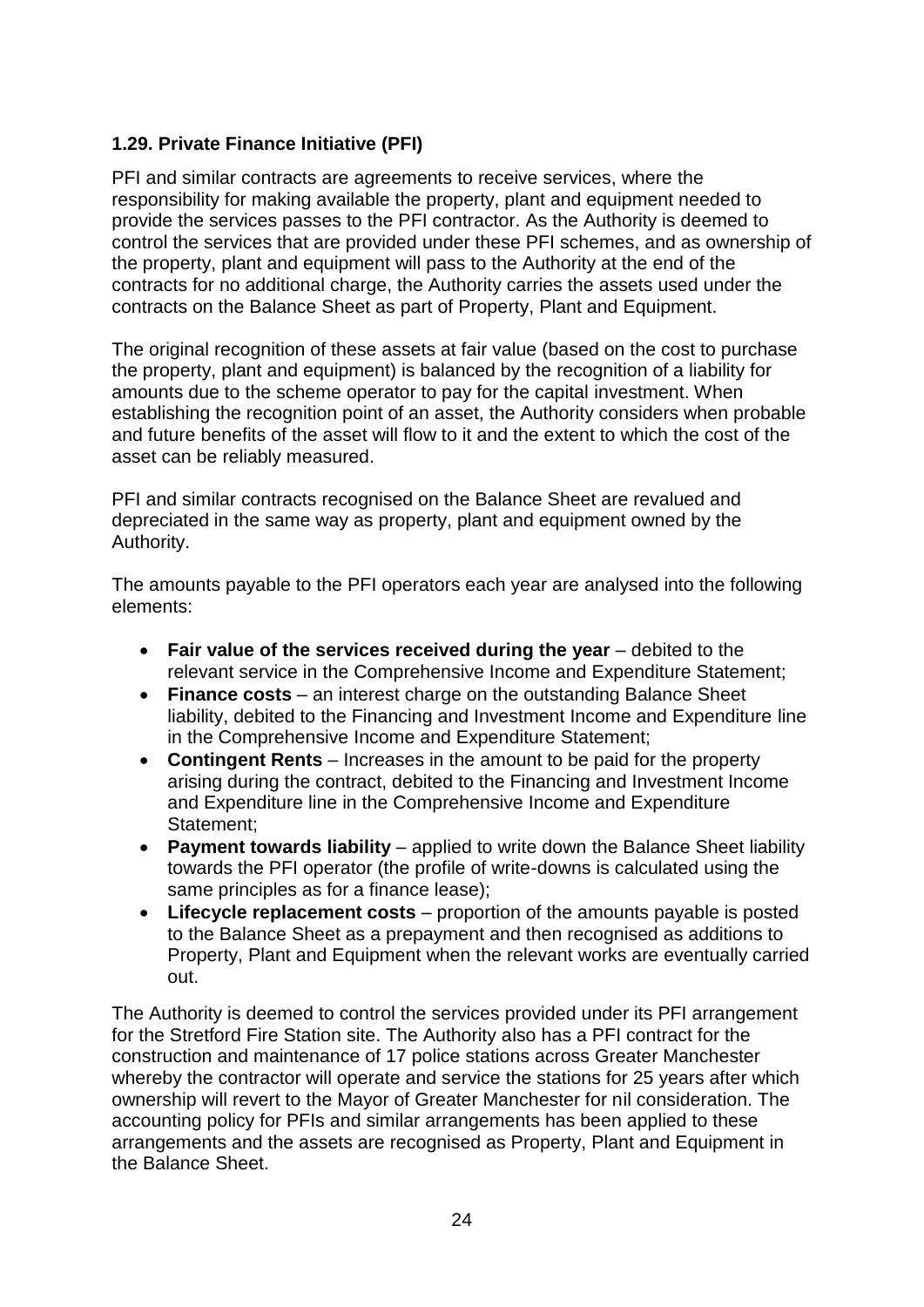#### Appendix 2

#### **2 Critical Accounting Judgements**

In applying the accounting policies set out in the notes to the accounts, the Authority has had to make certain judgements about complex in year transactions or those involving uncertainty about future events. The following are significant management judgements made in applying the accounting policies of the Authority that have the most significant effect on the Statement of Accounts. Material estimation uncertainties are described in the notes to the accounts.

#### **Government Funding**

There is an inherent degree of uncertainty about future levels of funding for major Government programmes devolved to GMCA and Local Government funding as a whole. As part of the going concern assessment, the Authority has had to consider a range of options on how to continue to provide some elements of its services with a reduced level of funding.

The asset base across Police and Crime, Fire and Rescue and Transport functions is considered as part of the financial planning process and there is not currently a sufficient indication that the assets of the Authority might be impaired as a result of a need to close facilities and reduce levels of service provision.

#### **Private Finance Initiative (PFI)**

The Authority has entered into Private Finance Initiative (PFI) agreements for the Stretford Fire Station and 17 new Police Stations across 16 sites. The ownership of the buildings is determined by who holds the balance of control in line with accounting standards. The Authority considers the buildings and equipment associated with these sites should be included on its Balance Sheet because:

- The reversion clause within the PFI agreement results in the Authority having a residual interest in the buildings at the end of the agreement;
- The services provided and the use of the building is controlled by the Authority through the PFI agreement; and
- The PFI agreement is between the PFI contractor and the Authority.

# **Group Accounts Considerations**

A review of the entities related to the Authority in 2021/22 has taken place and the conclusions are provided below:

# **Chief Constable of Greater Manchester Police (GMP)**

**GMP is included** in the Authority's group accounts from 8 May 2017. The Mayor is responsible for the formal oversight of GMP, including provision of all funding, budget setting, performance scrutiny and strategic policy development, and for ensuring GMP is run efficiently and effectively. Operational decision-making on dayto-day policing including the employment of police staff remains the responsibility of the Chief Constable.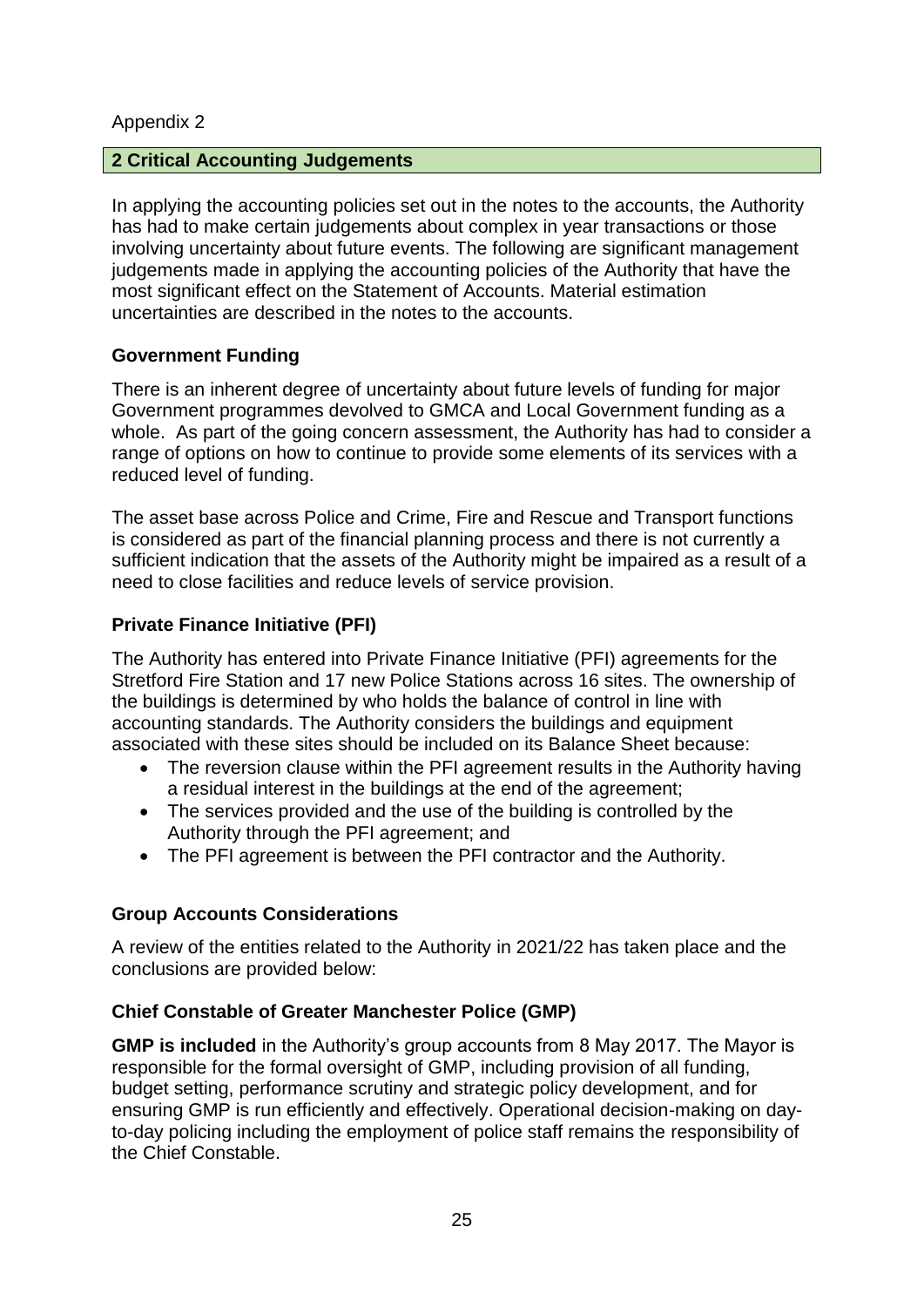Under the legislative framework and local arrangements, the Authority under sole instruction from the Mayor, is responsible for the finances of the Mayoral Police Fund including assets, liabilities and reserves. The Authority has responsibility for entering into contracts and establishing the contractual framework under which the Chief Constable's officers and staff operate. The Authority receives all income and funding and makes all the payments for the policing activity from the Mayoral Police Fund. Details of the Mayoral Police Fund are disclosed in the notes to the accounts.

# **Transport for Greater Manchester (TfGM)**

**TfGM will continue to be included** in the Authority's group accounts. The Authority and/or the Mayor sets local public transport policy and is responsible for deciding how funds are spent on supporting and improving Greater Manchester's public transport network. The decisions of the Authority and/or the Mayor are implemented by TfGM and TfGM is responsible for implementing the policies of the Authority. TfGM's net expenditure after taking into account all sources of income and expenditure is financed by way of a Revenue Grant from the Authority. TfGM's corporate objectives are derived from the Authority's policy priorities, stakeholder consultation and its principal statutory obligations. Strategic objectives and targets are set out in the Authority/TfGM Business and Performance Plan.

For information, details of transactions with TfGM will be included within the related parties note.

# **Greater Manchester Fund of Funds Limited Partnership (FoFLP)**

In November 2016 the Authority established FoFLP to act as a holding fund for ERDF funding. As at 31 March 2022, the fund had drawn down £30m of ERDF funding from Department for Levelling Up, Housing and Communities, and £0.6m from the Authority. FoFLP invest in sub-funds that seek to support the shift towards a low carbon economy and for research and innovation workspace. The fund has a further £30m of ERDF funding awarded which can be drawn down upon the achievement of certain milestones. On the grounds of materiality, **FoFLP will continue to be included** in the group accounts.

# **NW Evergreen Holdings Limited Partnership (NWEH)**

In September 2016 the Authority established NWEH to act as a holding fund for the ERDF funding attributed to the North West Evergreen Fund, an urban development fund established under the 2007-13 European Operational Programme. NWEH received over £60m of funding from ERDF and matched funding sources and invests via its sub-fund in commercial development projects in the North West of England. **NWEH will continue to be included** in the Authority's group accounts.

# **NW Fire Control Company**

The NW Fire Control Limited Company (NWFCC) operates a regional control centre based in Warrington. The company has four equal partners namely: Greater Manchester Combined Authority, Cheshire, Cumbria County Council and Lancashire Fire and Rescue Authorities.